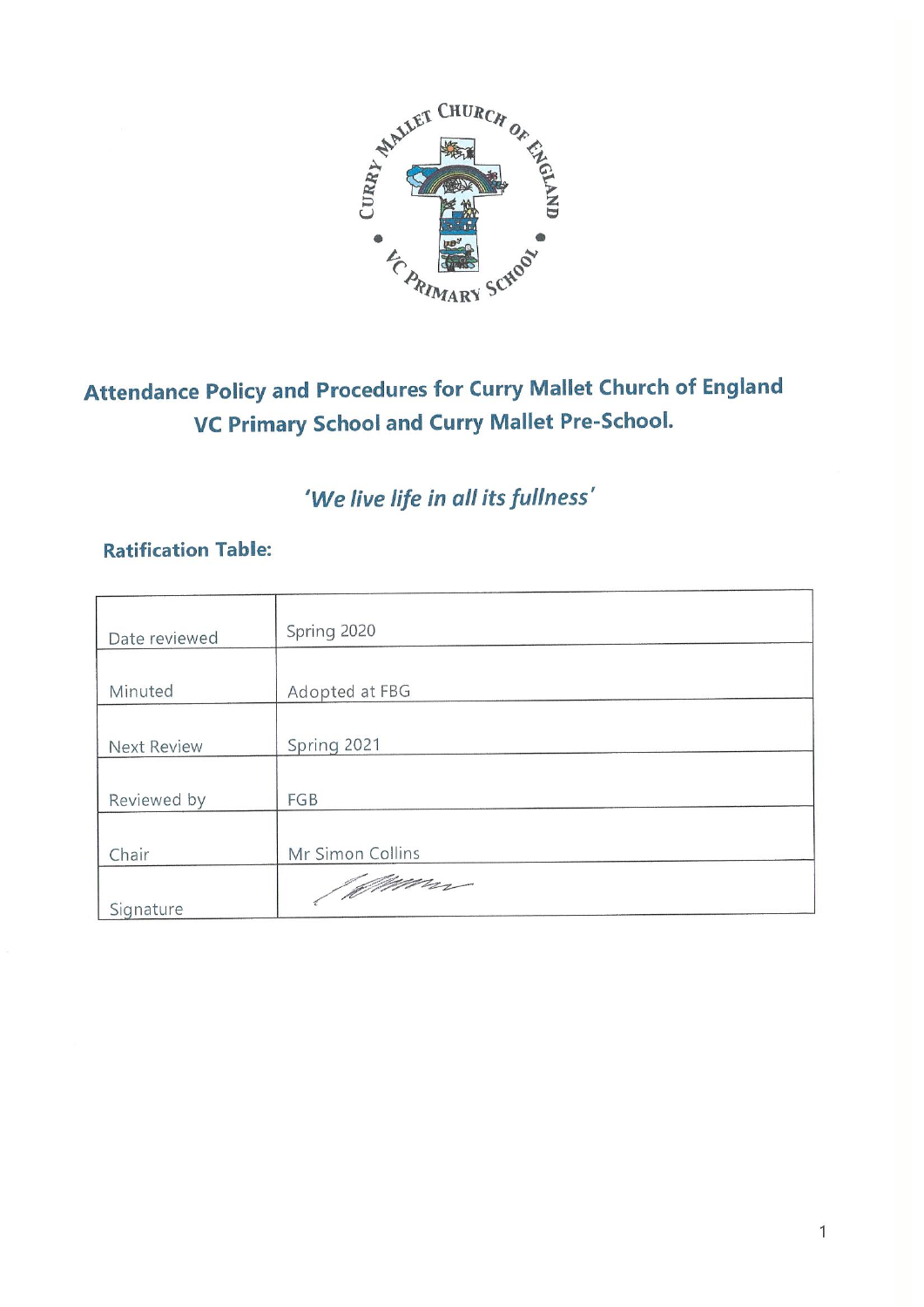## **Contents**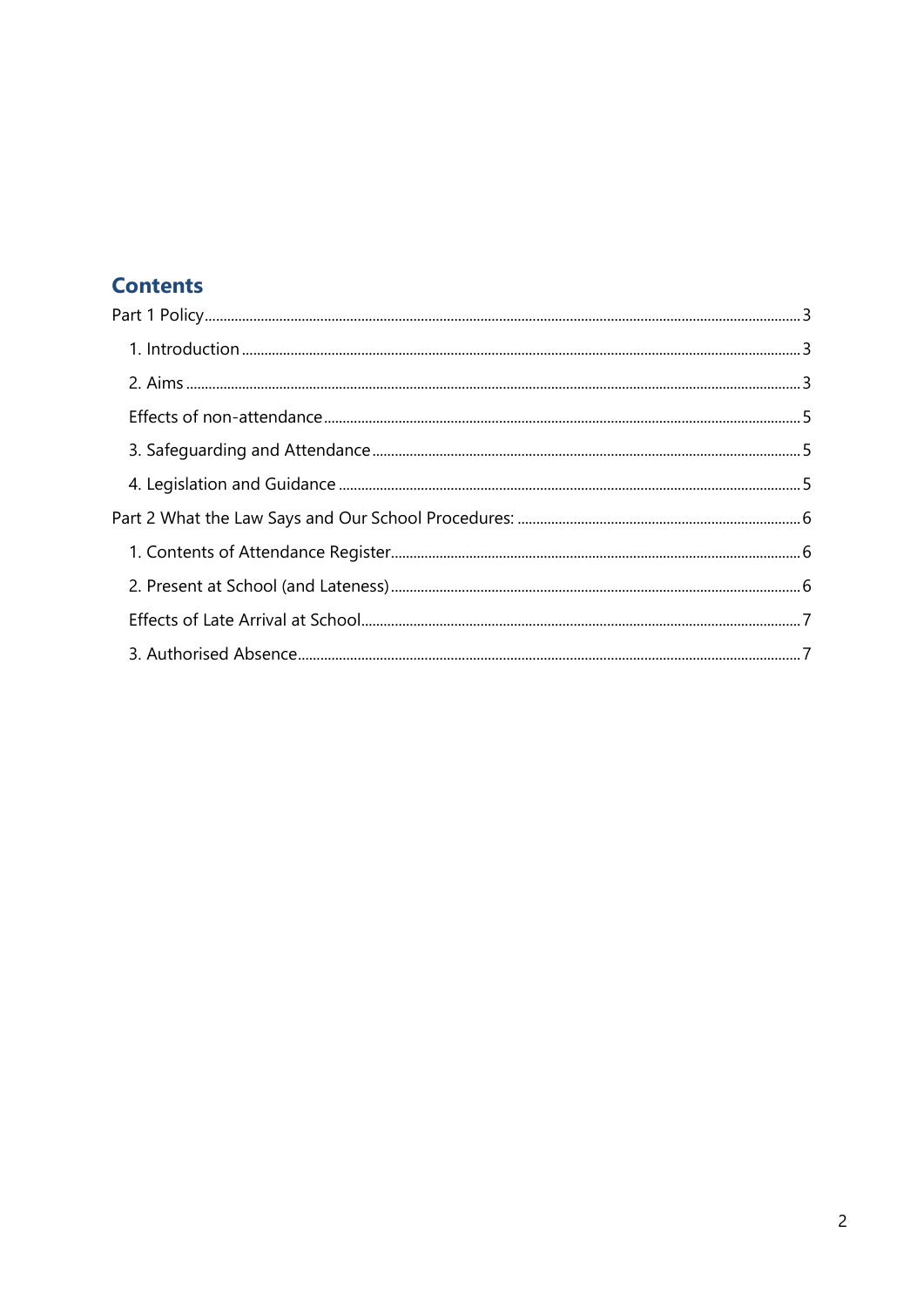| 9. Unable to attend due to exceptional circumstances (as set out in the law and DfE |  |
|-------------------------------------------------------------------------------------|--|
| 10. Support for Poor School Attendance (other than unauthorised term time leave) 14 |  |
|                                                                                     |  |
|                                                                                     |  |
|                                                                                     |  |
|                                                                                     |  |
|                                                                                     |  |
|                                                                                     |  |
|                                                                                     |  |
|                                                                                     |  |
|                                                                                     |  |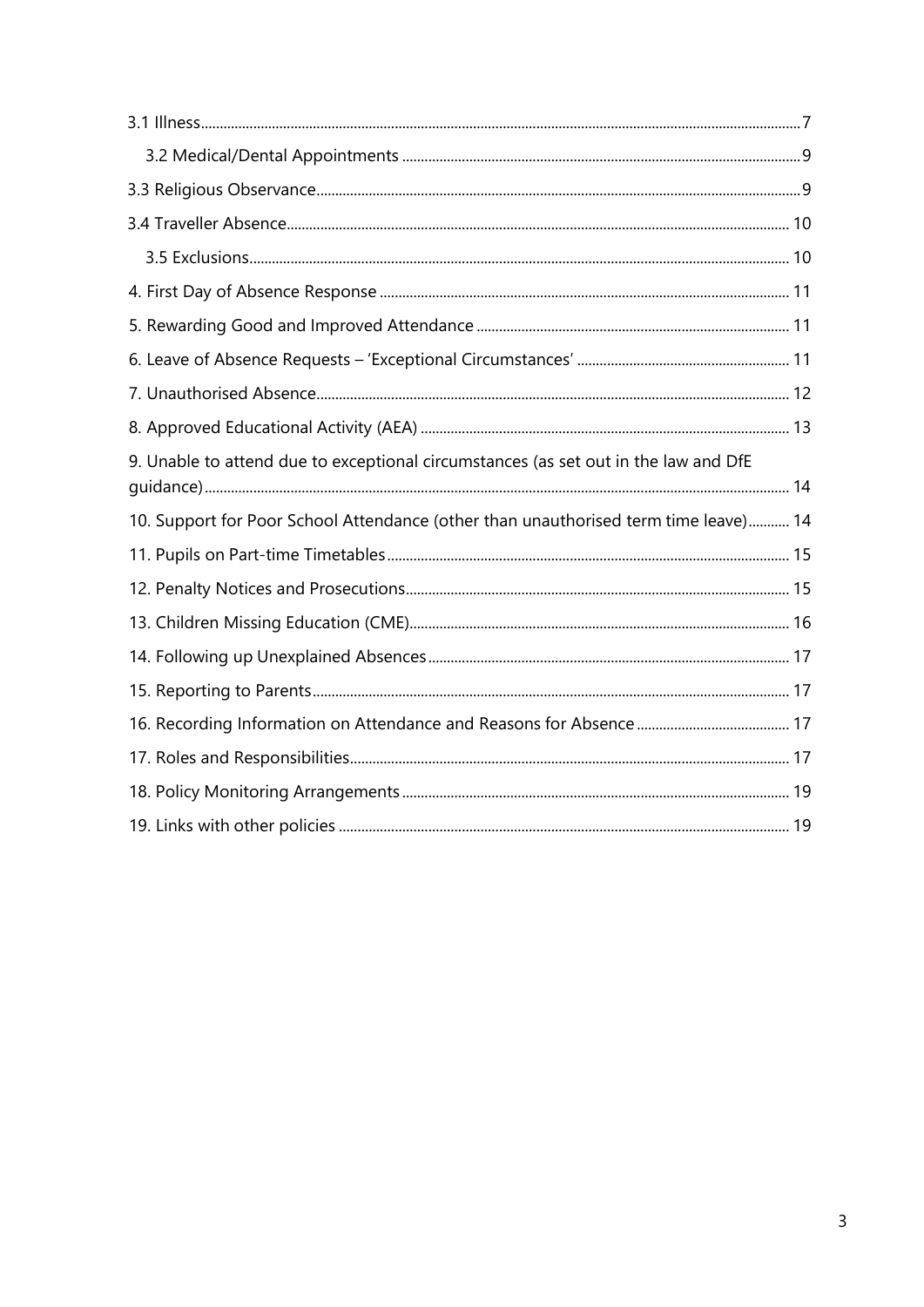### <span id="page-3-0"></span>**Part 1 Policy:**

### <span id="page-3-1"></span>**1.Introduction**

It is the aim of Curry Mallet Church of England VC Primary and Pre School that pupils should enjoy learning, experience success and realise their full potential. Our Attendance Policy reflects this and recognises that regular attendance has a positive effect on the motivation and attainment of pupils.

Any absence affects the pattern of a child's schooling and regular absence may seriously affect their learning. The Department for Education (DfE) defines a pupil as a 'persistent absentee' when they miss 10% or more schooling across the school year, for whatever reason.

### <span id="page-3-2"></span>**2.Aims**

Our school aims to meet its obligations with regard to school attendance by promoting good attendance; ensuring every pupil has access to the full-time education to which they are entitled; and acting early to address patterns of absence.

This policy sets out Curry Mallet Primary and Pre School's position on attendance and details the procedures that all parents<sup>1</sup> must follow to report their child absent from school.

It is vital that children develop regular attendance habits at an early age. Therefore, the school will encourage parents of Pre-School children, and Reception children who are not yet compulsory school age, to send their children to every session that is available to them. If the child is unable to attend the school for any reason, the parent should inform the school of the reason on the first day of absence. If the school is concerned about a pupil's attendance for any reason, we will contact the parent to discuss the matter, in the first instance.

We will also support parents to perform their legal duty to ensure their children of compulsory<sup>2</sup> school age attend regularly, and will promote and support punctuality in attending lessons.

 $1$  Education law defines parents as: all natural parents, whether they are married or not; any person who has parental responsibility for a child or young person; and any person who has care of a child or young person i.e. lives with and looks after the child. In this policy the term 'parent' includes parents and carers.

<sup>&</sup>lt;sup>2</sup>A child becomes of 'compulsory school age' on the 1st January, 1st April or 1st September following their 5th birthday and ceases to be of compulsory school age on the last Friday in June of Year 11.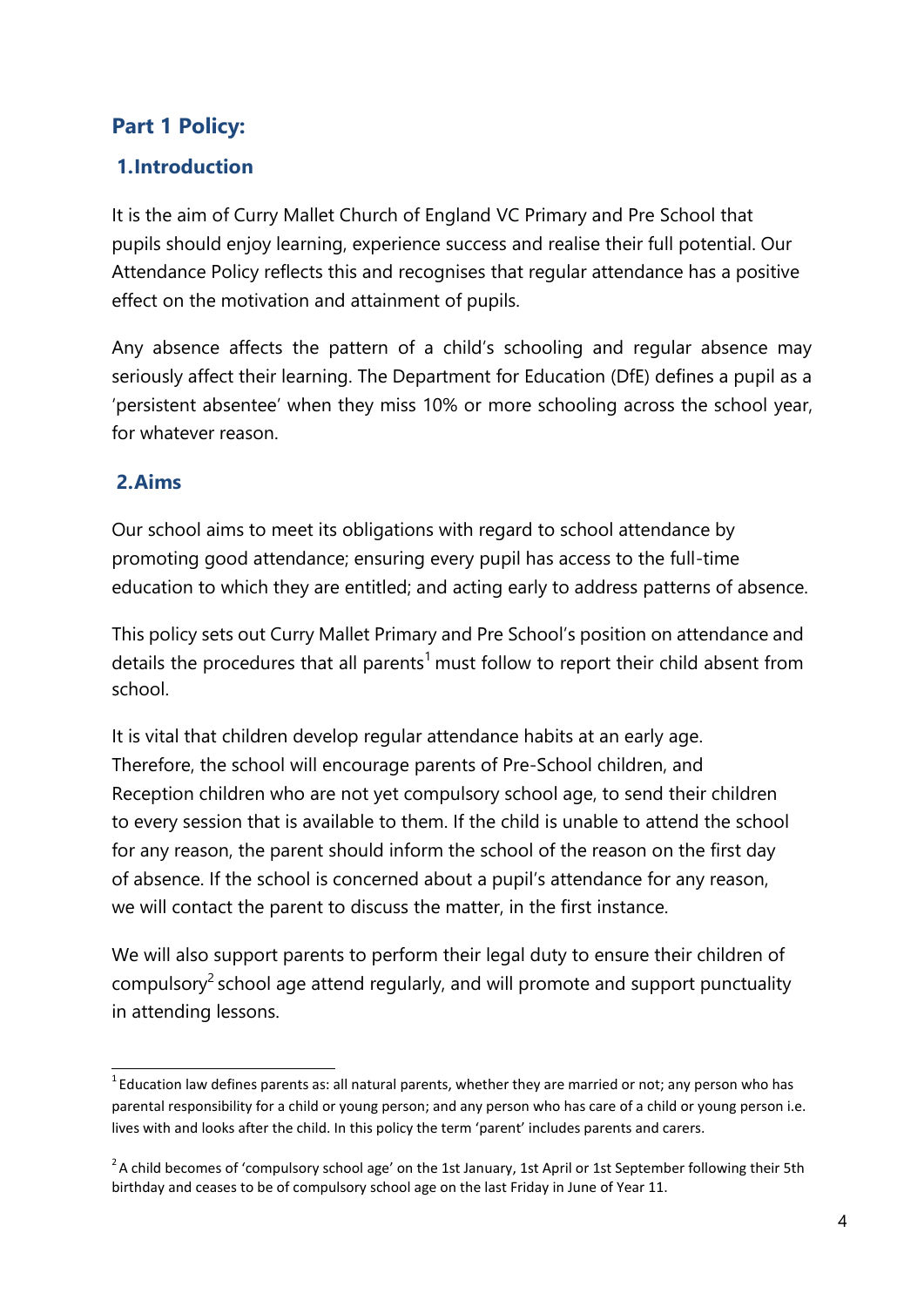<span id="page-4-0"></span>We want our pupils to attend school every day, unless they are really not well enough to. We believe that children who attend school regularly are more likely to feel settled in school, maintain friendships, keep up with their learning and gain the greatest benefit from their education. We want all our pupils to enjoy school, grow up to become emotionally resilient, confident and competent adults who are able to realise their full potential. Regular attendance and punctuality is essential in the workplace and children who are used to attending school on time, and on every occasion unless they are too unwell to attend, will be better prepared for the attendance expectations in the workplace.

In April 2017 the Supreme Court clarified the definition of regular attendance to be attendance "in accordance with the rules prescribed by the school", therefore if an absence is not authorised by the school, the pupil's attendance is deemed to be irregular.

We will do all we can to encourage our pupils to attend. We will also make the best provision we can for any pupil who needs additional support in school or who is prevented from attending school, due to a medical condition.

Please see DfE guidance documents 'Supporting pupi[ls at school with medical](https://www.gov.uk/government/publications/supporting-pupils-at-school-with-medical-conditions--3) conditions - [December 2015'](https://www.gov.uk/government/publications/supporting-pupils-at-school-with-medical-conditions--3) and ['Ensuring a good education for children who](https://www.gov.uk/government/publications/education-for-children-with-health-needs-who-cannot-attend-school) [cannot attend school because of health needs-](https://www.gov.uk/government/publications/education-for-children-with-health-needs-who-cannot-attend-school) January 2013' – or ask the school for printed copies.

We believe that one of the most important factors in promoting good attendance is the development of positive attitudes towards school. To this end, we strive to make our school a happy and rewarding experience for all children, and to foster positive and mutually respectful relationships with parents.

By promoting good attendance and punctuality we aim to:

- Make good attendance and punctuality a priority for all those involved in the school community
- Raise our pupils' awareness of the importance of good attendance and punctuality
- Provide support, advice and guidelines to parents, pupils and staff
- Work in partnership with parents
- Celebrate and reward good attendance and punctuality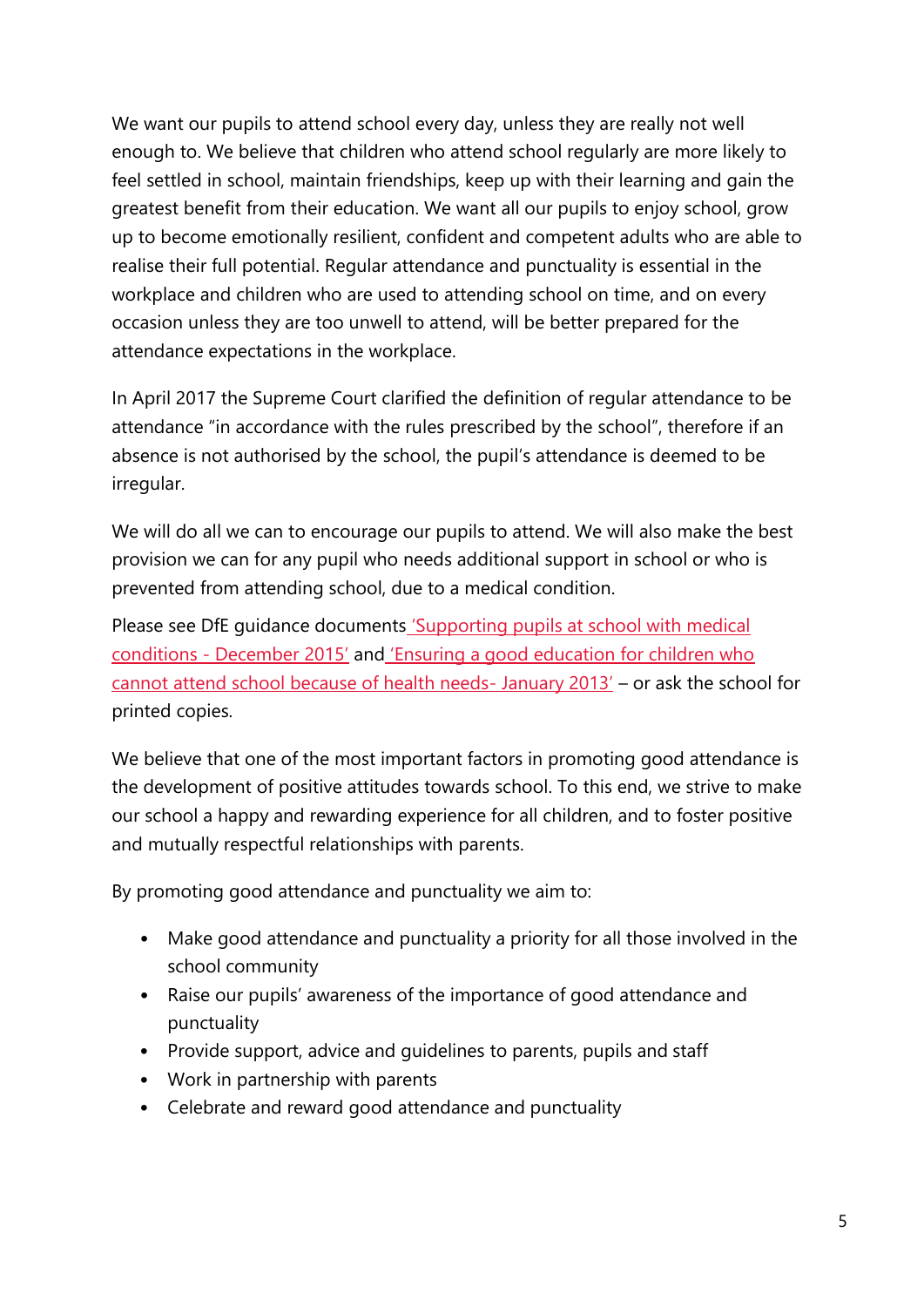### **Effects of non-attendance**

The table below indicates how what might seem like just a few days absence can result in children missing a significant number of lessons.

| <b>Attendance</b><br>during school<br><b>vear</b> | Days lost in a year | <b>Which is</b><br>approximately | <b>Approximate</b><br>number of lessons<br>missed |
|---------------------------------------------------|---------------------|----------------------------------|---------------------------------------------------|
| 95%                                               | 9.5 Days            | 2 Weeks                          | 50 Lessons                                        |
| 90%                                               | 19 Days             | 4 Weeks                          | 100 Lessons                                       |

### <span id="page-5-0"></span>**3.Safeguarding and Attendance**

Our school will monitor trends and patterns of absence for all pupils as a part of our standard procedures. However, we are aware that sudden or gradual changes in a pupil's attendance may indicate additional or more extreme safeguarding issues. In line with government guidance [Keeping Children Safe in Education](https://www.gov.uk/government/publications/keeping-children-safe-in-education--2) (2019 version, or as updated by the DfE) we will investigate and report any suspected safeguarding cases on to the relevant authorities. As part of our safeguarding duty and our standard procedures, we will inform the Local Authority and/or the Police of the details of any pupil who is absent from school when the school cannot establish their whereabouts and is concerned for the pupil's welfare. (Please see our Safeguarding Policy for more information.)

### <span id="page-5-1"></span>**4. Legislation and Guidance**

This policy meets the requirements of the 2019 school attendance quidance, from the Department for Education (DfE), and refers to the DfE's 2015 statutory guidance on [school attendance parental responsibility measures. T](https://www.gov.uk/government/publications/parental-responsibility-measures-for-behaviour-and-attendance)hese documents are drawn from legislation setting out the legal powers and duties that govern school attendance including:

- The Education Act 1996 (as amended)
- The Education (Pupil Registration) (England) Regulations 2006 (as amended in 2010, 2011, 2013 and 2016)
- The Education (Penalty Notices) (England) Regulations 2007 (as amended in 2012 and 2013)

The DfE's guidance on the [school census](https://www.gov.uk/government/publications/school-census-2017-to-2018-guide-for-schools-and-las) explains the persistent absence threshold.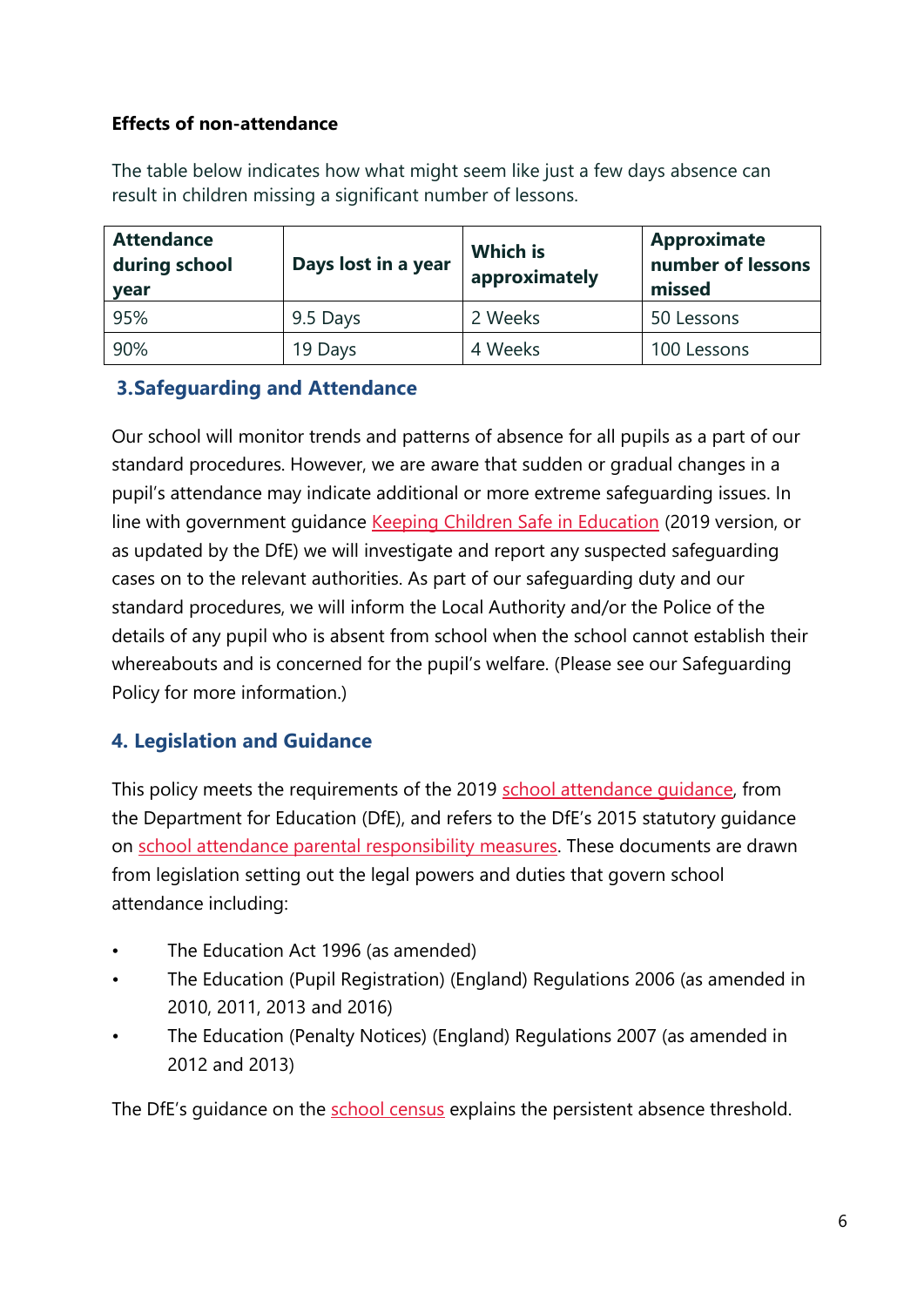### <span id="page-6-0"></span>**Part 2 What the Law Says and Our School Procedures:**

### <span id="page-6-1"></span>**1. Contents of Attendance Register**

The law makes it clear that schools must take the attendance register at the start of the first session of each school day and once during the second session. On each occasion the school must record whether each pupil is:

- Present:
- Absent;
- Attending an approved educational activity; or,
- Unable to attend due to exceptional circumstances.

#### <span id="page-6-2"></span>**2. Present at School (and Lateness)**

Pupils are marked present if they are in school when the register is taken. If a pupil leaves the school premises after registration they are still counted as present for statistical purposes.

It is the duty of parents to ensure that children attend school on time. This encourages habits of good timekeeping and lessens any possible classroom disruption.

The Head Teacher or Class Teacher will meet with parents of those children who are frequently late arriving at school to investigate reasons and suggest solutions to enable more punctual attendance.

Our pupils must arrive by 8.50 am on each school day, ready for our morning register which is taken at 8.55 am which will be kept open until 9.10am.

Our afternoon register is taken during the afternoon session on a Monday –

Thursday after Collective Worship and on a Friday after lunch break.

A pupil who arrives late but before the register has closed will be marked as late (**L**) – which counts as present.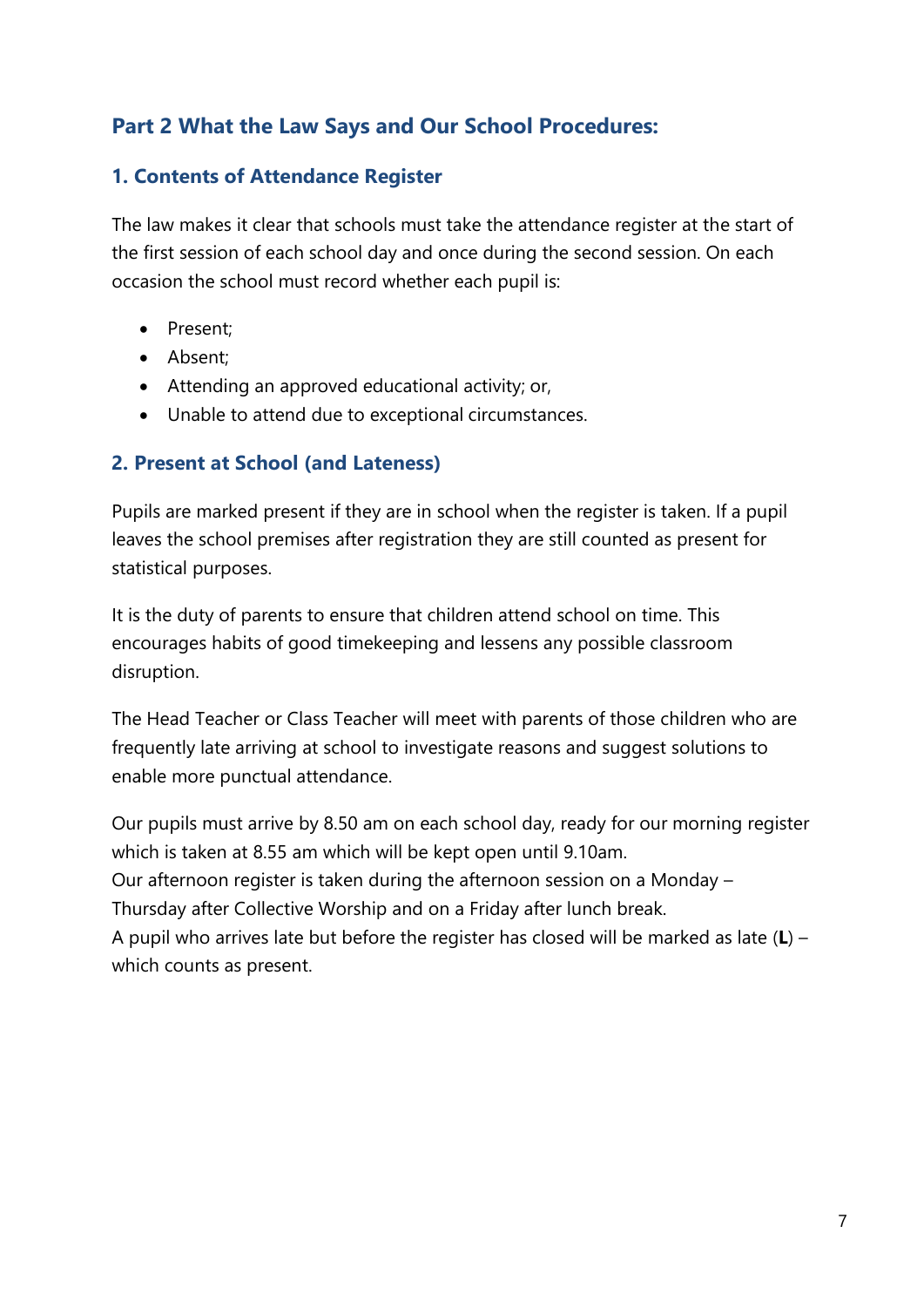A pupil who arrives late **after** the registers close will be marked as absent. If the pupil is late arriving due to a valid reason such as an unavoidable medical appointment, the absence will be authorised. If the pupil is late for no good reason they will be marked with the **unauthorised** absence code 'Late after registers close' (**U**). See DfE Attendance Codes – Appendix One.

#### <span id="page-7-0"></span>**Effects of Late Arrival at School**

When a child arrives late to school, they miss important events like assembly, teacher instructions and introductions. Children often also feel embarrassed at having to enter the classroom late.

The table below indicates how frequent lateness can add up to a considerable amount of learning being lost. This can seriously disadvantage children and disrupt the learning of others.

| <b>Minutes late per Day</b> | <b>Equates to Days of Teaching</b> | <b>Which means this number</b> |  |
|-----------------------------|------------------------------------|--------------------------------|--|
|                             | <b>Lost in one Year</b>            | of lessons missed              |  |
| 5 mins                      | 3 Days                             | 15 Lessons                     |  |
| 10 mins                     | 6 Days                             | 30 Lessons                     |  |
| 15 mins                     | 9 Days                             | 45 Lessons                     |  |

#### <span id="page-7-1"></span>**3 Authorised Absence**

'Authorised absence' means that the school has either given approval in advance for a pupil of compulsory school age to be away from the school, or has accepted an explanation offered afterwards as justification for absence.

### **The following information outlines the main circumstances where absence may be authorised by the school:**

#### <span id="page-7-2"></span>**3.1Illness**

In most cases, absences for illness which are reported by following the school's absence reporting procedures will be authorised. That is unless the school has a genuine concern about the authenticity of the illness.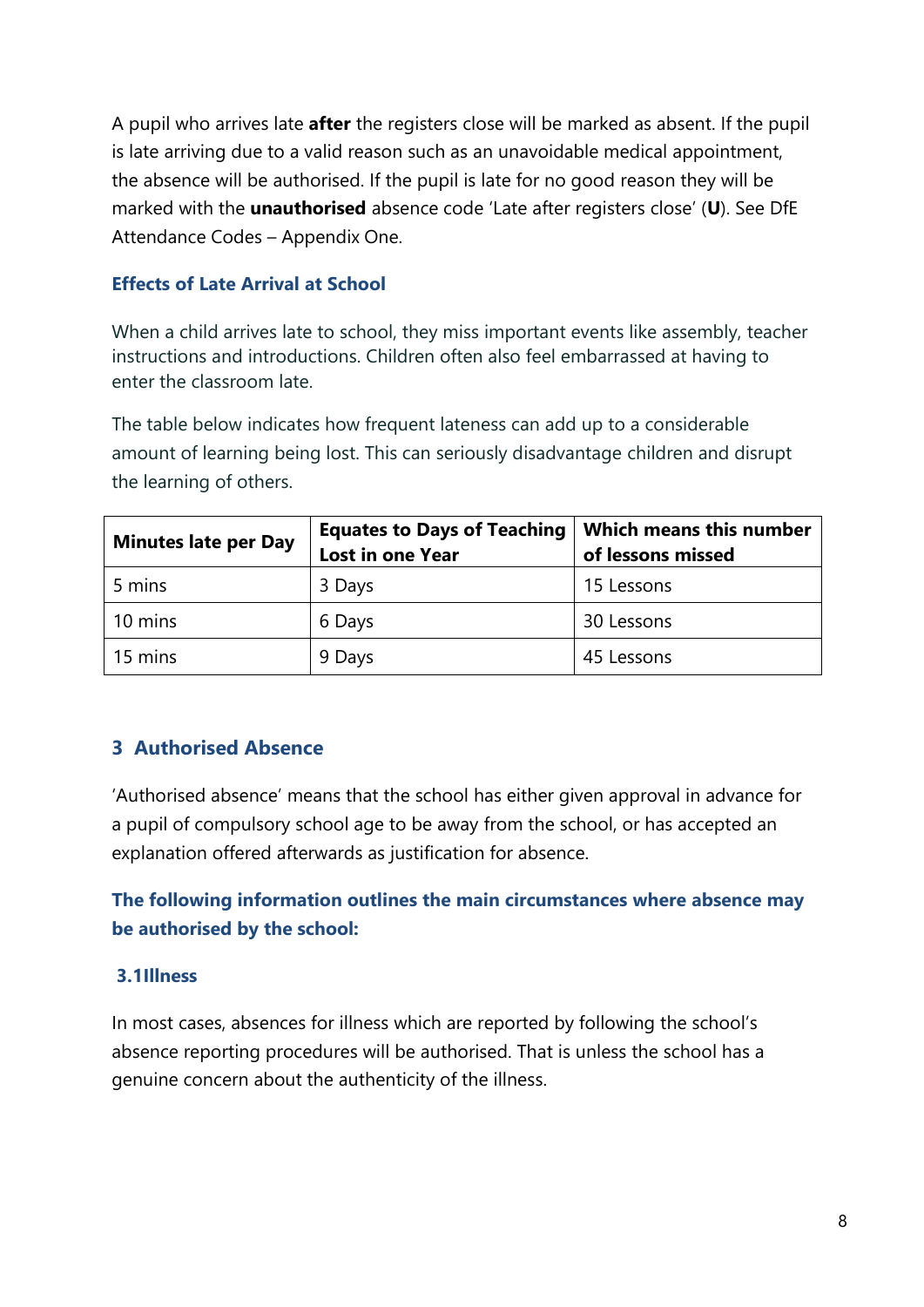The school follows the 2019 DfE School Attendance Guidance which states that if the authenticity of the illness is in doubt, the school may ask the parent to provide medical evidence, such as a prescription, appointment card, or other appropriate form of evidence. (See DfE 2019 School Attendance guidance document - link at the end of this policy or ask the school for a printed copy.)

We will not ask for medical evidence unnecessarily. In some instances, the school may ask the parent to obtain a letter from a GP, or the school may seek parental permission to contact the pupil's GP directly.

If the school is not satisfied about the authenticity of the illness, the absence will be recorded as unauthorised.

Where a pupil has a high level and/or frequency of absence, the school may require medical evidence of some description in order to authorise any future medical absences. If this is the case, the school will make the parent/s aware of this expectation in advance.

The reporting of absence due to illness remains the responsibility of the parent. Absences due to illness which have **not** been reported to the school by the parent on the first day of absence may not be authorised.

If your child is unwell and unable to attend school please phone the school on 01823 480421 before 9.00am giving details or their illness.

We have an answerphone where you can leave a message before the office opens. If we do not receive any information from a parent regarding an absent child, we will phone the first contact number to ascertain where the child is. If we do not hear from you, we will pursue all emergency contacts regarding a child's absence as part of our safeguarding policy.

If your child has either vomiting or diarrhoea, they should stay at home for 48 hours from the last bout. This is a recommendation from Public Health England to protect other pupils and staff.

If a child is absent for more than one day, the parent should contact the school each day to provide an update on the child's condition, unless otherwise agreed by the school.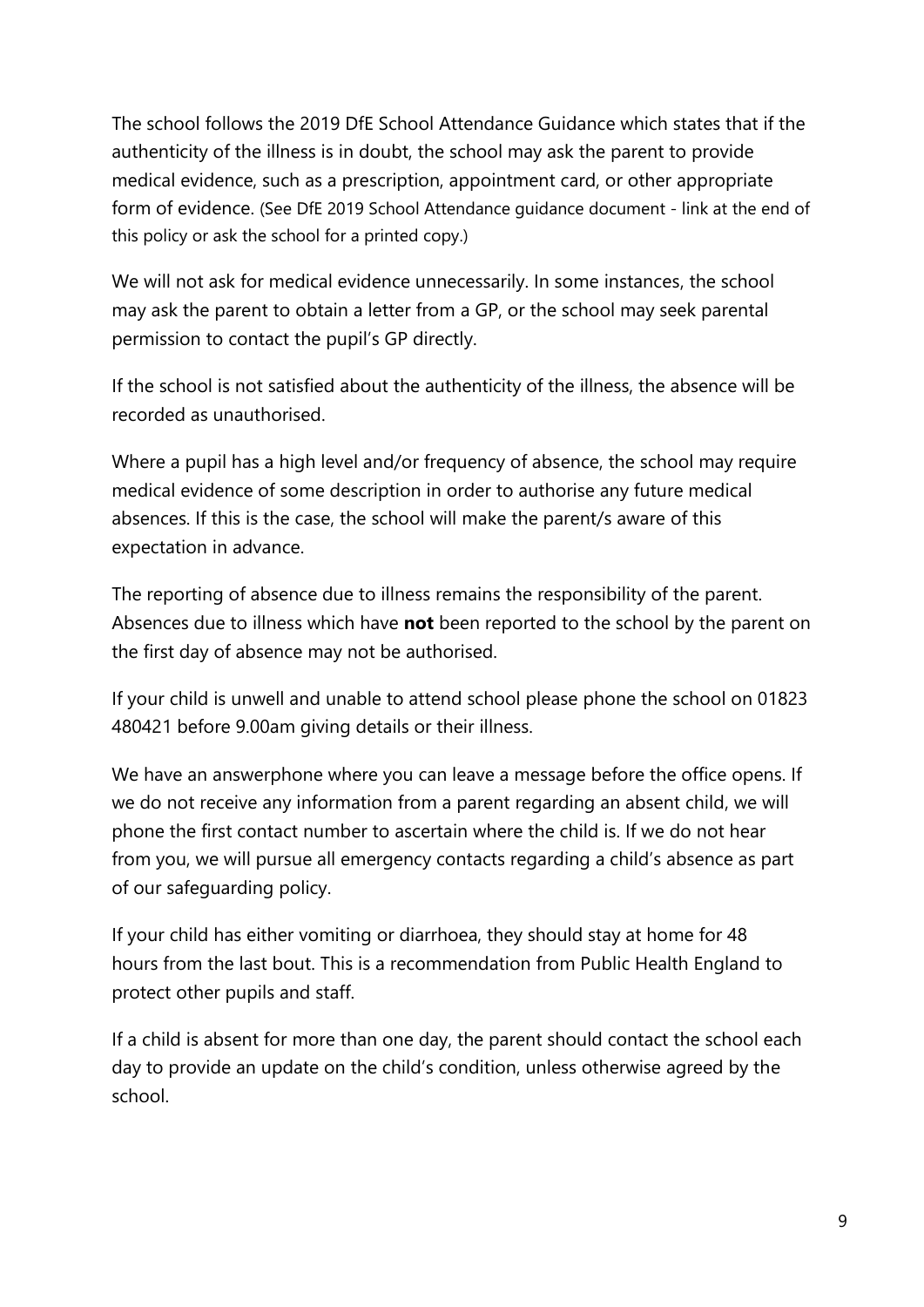#### **Mental Health and Wellbeing**

Parents who have concerns about their child's mental wellbeing can contact our school's Designated Safeguarding Lead for further information on the support available.

Parents should also contact their GP or the NHS Helpline by phoning telephone number 111 for advice if they are concerned. In case of emergency parents should dial 999.

#### **Pupils taken ill during the school day**

If a pupil needs to be sent home due to illness, this should be by agreement with an appropriately authorised member of school staff. In such circumstances, the pupil must be collected from the school office by a parent or another authorised adult, and signed out in the 'signing out' book. No pupil will be allowed to leave the school site without parental confirmation.

#### <span id="page-9-0"></span>**3.2Medical/Dental Appointments**

Parents should try to make appointments outside of school hours wherever possible. Where appointments during school time are unavoidable, the pupil should only be out of school for the minimum amount of time necessary for the appointment. It is not acceptable for a child to miss a whole day's schooling for an appointment, unless absolutely necessary, in which case the school will need an explanation as to why this is.

If a pupil must attend a medical appointment during the school day, they must be collected from the school office by the parent or another authorised adult, and signed out in the 'signing out' book. No pupil will be allowed to leave the school site without parental confirmation.

Advance notice is required for medical or dental appointments, unless it's an emergency appointment, and must be supported by providing the school with sight of, or a copy of, the appointment card or letter – only then will the absence be authorised.

#### <span id="page-9-1"></span>**3.3 Religious Observance**

Our school acknowledges the multi-faith nature of the school community and recognises that on some occasions, religious festivals may fall outside of school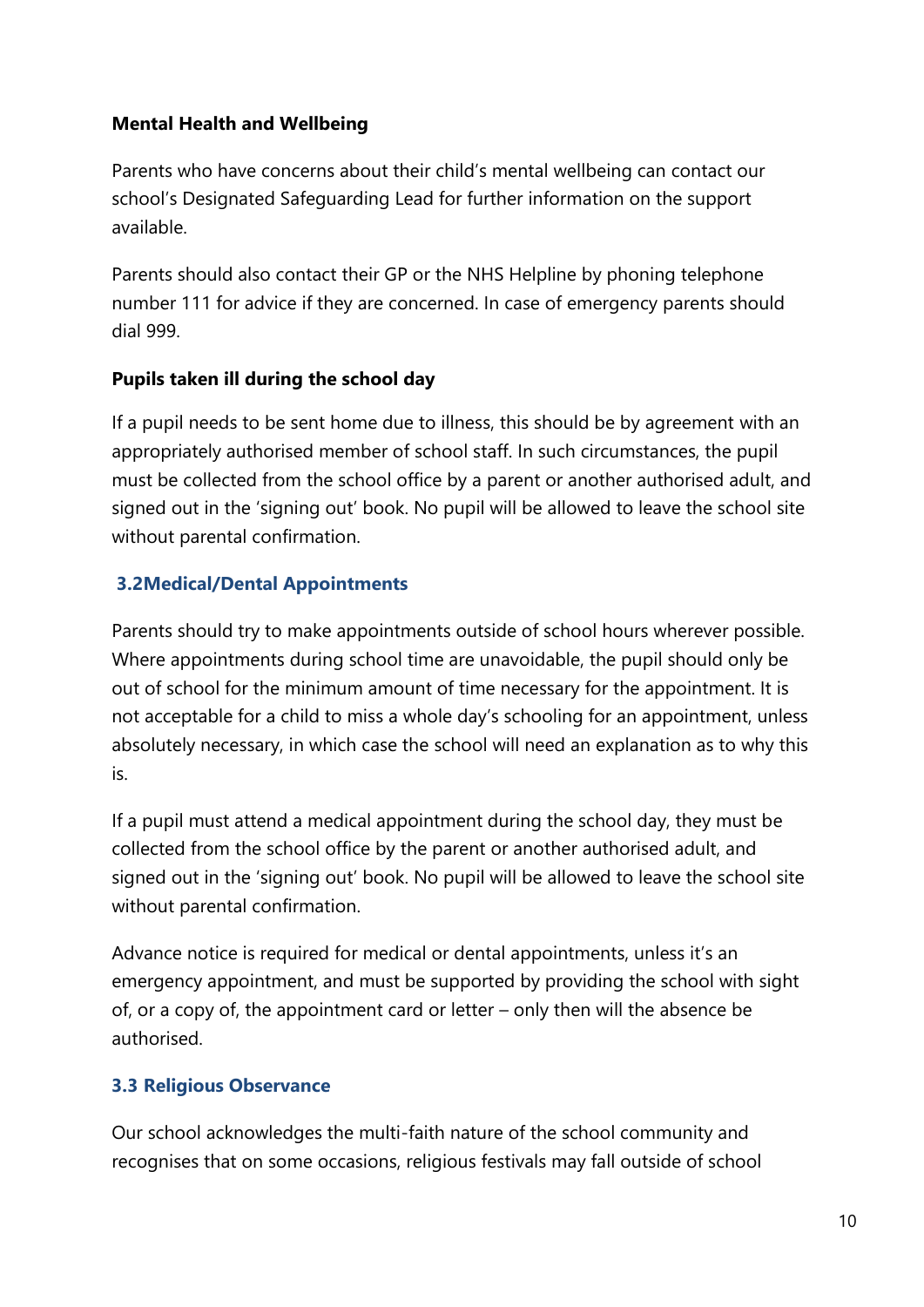holidays or weekends. In accordance with the law, the school will authorise one day's absence for a day exclusively set apart for religious observance by the religious body to which the parent belongs. Should any additional days be taken, these will be recorded in the register as unauthorised absence. If necessary, the school will seek advice from the parents' religious body, to confirm whether the day is set apart.

### <span id="page-10-0"></span>**3.4Traveller Absence**

The school will authorise the absence of a Traveller pupil of no fixed abode who is unable to attend school because they are travelling with their parent who is engaged in a trade or business of such a nature as to require him to travel from place to place. This is subject to certain limits, depending on the child's age and number of sessions absent. The school will discuss cases individually with Traveller parents as necessary. Parents should let the school know of their plans as far in advance as possible. Authorised Traveller absence will be recorded appropriately in the register.

To help ensure continuity of education for Traveller children, wherever possible, the child should attend school elsewhere when their family is travelling for occupational purposes. In which case the child will be dual registered at that school and this school, which is their 'main' school.

Children from Gypsy, Roma and Traveller communities whose families do not travel for occupational purposes are expected to register at school and attend as normal. They are subject to the same rules as other children in terms of the requirement to attend school regularly.

#### <span id="page-10-1"></span>**3.5 Exclusions**

If the school decides to send a pupil home due to their behaviour, this will be recorded as an Exclusion. The school will follow the current DfE's statutory quidance [on exclusions.](https://www.gov.uk/government/publications/school-exclusion)

Any exclusion must be agreed by the headteacher.

The school will notify the parent of the exclusion. If the pupil is a Looked After Child, the school will notify the pupil's carer, social worker and Virtual School. In other instances, where a pupil is open to Children's Social Care for any reason, the school will also inform their allocated social worker.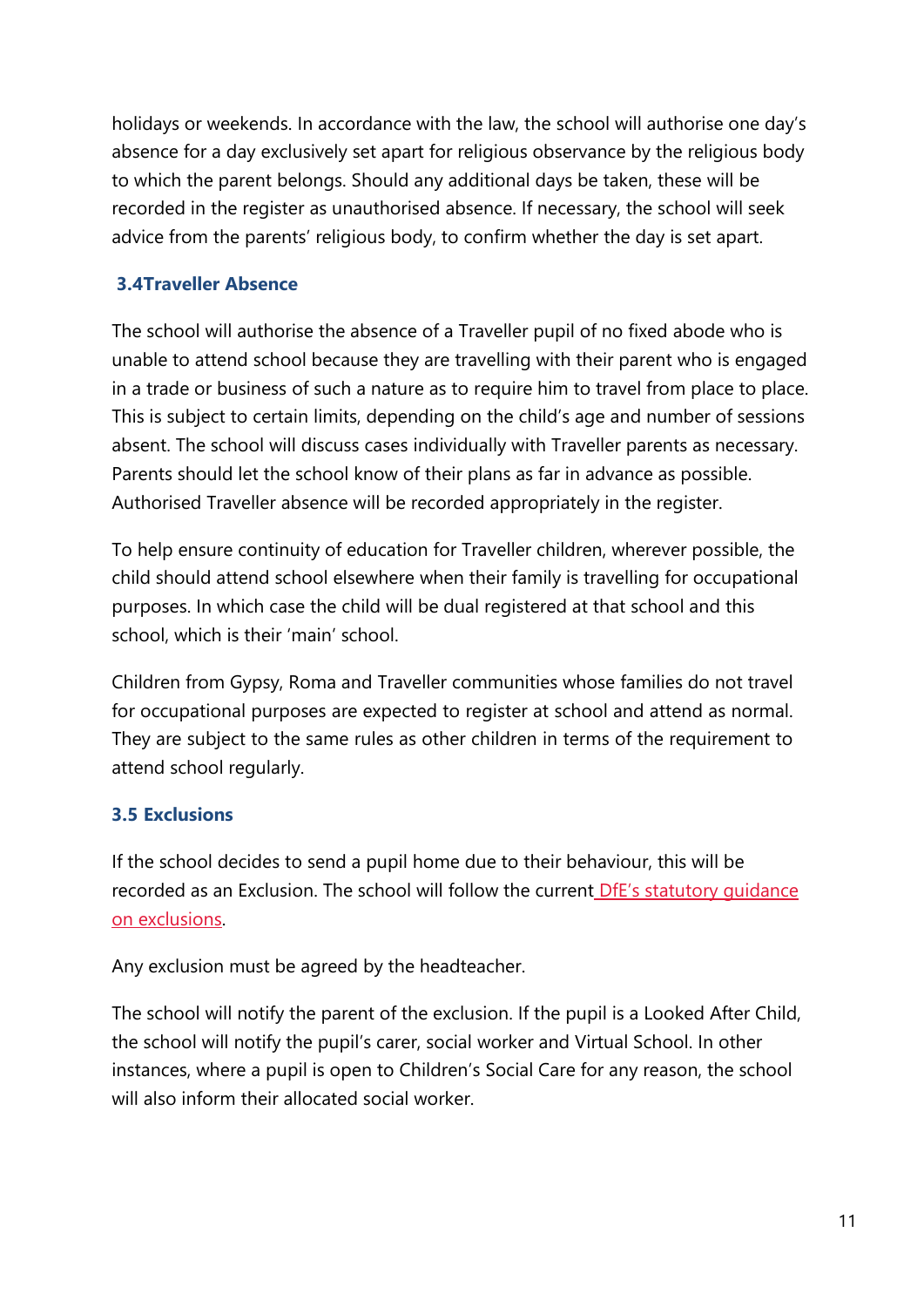The pupil must be collected from the school office by the parent or another authorised adult, and signed out in the 'signing out' book. No pupil will be allowed to leave the school site without parental confirmation.

### <span id="page-11-0"></span>**3. First Day of Absence Response**

If a child is absent and no reason has been given by the time the register is closed at 9.10am, the school will phone the first priority contact on the child's Data Collection Sheet. Messages will be left asking the parent to contact the school. If we do not hear from that contact, we will proceed to phone the other emergency contacts in order of priority to ascertain where a child is.

In the case of a vulnerable child or if there are genuine concerns for the child's wellbeing, a home visit by two members of staff may be deemed necessary.

If the school is unable to contact any of the emergency numbers provided, and is concerned for the welfare of the pupil, we may request a Welfare Check from the police.

The school sends out Data Collection Sheets annually to be reviewed by parents; parents are asked to supply details of at least three people who can be contacted in an emergency.

### <span id="page-11-1"></span>**4. Rewarding Good and Improved Attendance**

 We reward good attendance and highlight the importance of attendance by celebrating classes with the highest attendance each week.

Children with pre-existing medical conditions and SEND will not be penalised for absences related to their conditions.

### <span id="page-11-2"></span>**5. Leave of Absence Requests – 'Exceptional Circumstances'**

### **The law does not grant parents the automatic right to take their child outof school during term time.**

Only exceptional circumstances warrant an authorised leave of absence. The school will consider each application individually, taking into account the specific facts and circumstances and relevant background context behind the request. The request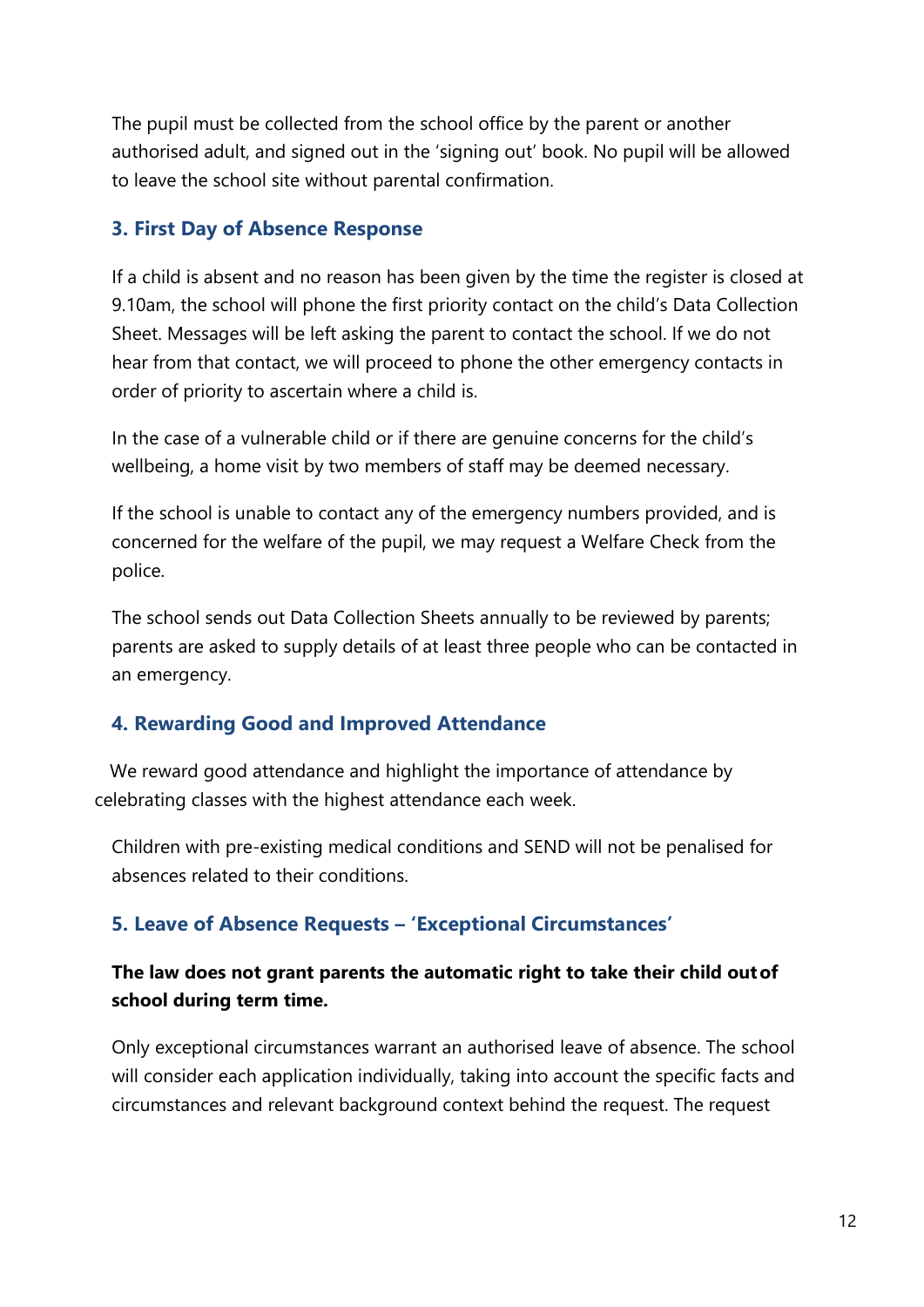must be made by the parent with whom the child normally lives, and permission must be sought in advance. The school will not grant leave of absence unless there are exceptional circumstances. The school must be satisfied that there are exceptional circumstances, based on the individual facts and circumstances of the case; following consultation with other staff as required, including the Designated Safeguarding Lead. Where a leave of absence is granted, the school will determine the number of days the pupil can be away from school. A leave of absence is granted entirely at the Headteacher's discretion.

Circumstances which could be authorised include significant family emergencies or funerals. However, parents will also be aware that, wherever possible, it can be better for children to continue to attend school normally during difficult family times.

Parents should complete a Leave of Absence Request form which is available from the school. The request should be submitted as soon as it is anticipated; and wherever possible, at least **four weeks** before the absence. **Although such absence may be unauthorised, it is better that we know your child is safe, rather than missing.** Please be aware that you may be required to provide us with additional evidence in order to support your request. If we have any concerns about possible safeguarding risks such as risk of FGM or Forced Marriage we will follow the necessary protocols. (Please see our school's Safeguarding Policy for more information.)

### <span id="page-12-0"></span>**6. Unauthorised Absence**

Unauthorised absence is where a school is not satisfied with the reasons given for the absence.

Absence will be unauthorised if a pupil is absent from school without the permission of the school. Whilst parents can provide explanations for absences, it is the school's decision whether to authorise the absence or not.

Unauthorised absence includes:

- Absences which have never been properly explained
- Pupils who arrive at school too late to get a mark
- Shopping
- Birthdays
- Waiting at home for a washing machine to be mended, or a parcel to be delivered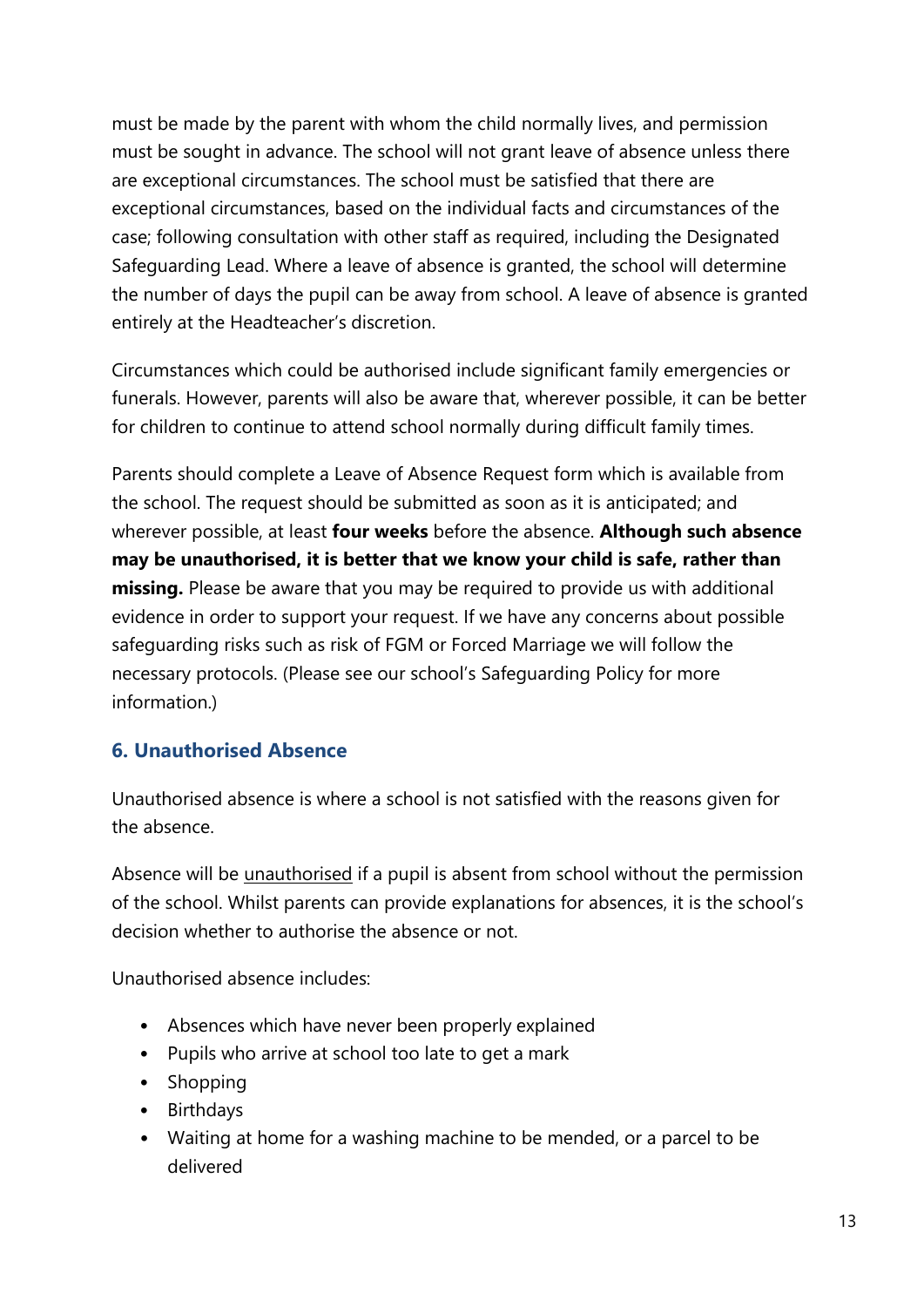- Day trips
- Long weekends and holidays in term time (unless **very exceptional** circumstances are agreed in writing, in advance by the school)
- In the case of term time leave if a pupil is kept away from school longer than was agreed, the additional absence is unauthorised

Unauthorised absences may result in Legal Sanctions, usually Penalty Notices or **Prosecutions** 

We will only authorise children leaving school early under exceptional circumstances. Permission should be sought from the head teacher in advance. For safeguarding purposes please do not collect your child from class but ask at the school office for your child to be collected where you will need to sign them out in the 'signing out' book

### <span id="page-13-0"></span>**7. Approved Educational Activity (AEA)**

When pupils are attending educational activities off the school site that have been approved by the school, the register will be marked to show this is the case. (See DfE 2019 School Attendance guidance.)

If a pupil is attending an alternative education provider such as another school, or Pupil Referral Unit, for part or all of their education, our school will make arrangements for the pupil to be dual registered at the other setting and mark our registers accordingly.

If a pupil is attending an alternative education provider, which is not a school or Pupil Referral Unit, for part or all of their education, we will mark the sessions which the pupil attends the alternative setting as code B (off-site educational activity). The school expects the alternative provider (AP) to notify us of any absences by individual pupils, to ensure we become aware of any attendance concerns as soon as possible and take follow up action as necessary**.** Attendance updates will be provided on a daily basis, or more frequently if agreed with the alternative setting.

Any attendance concerns will be followed up by us, in conjunction with the AP.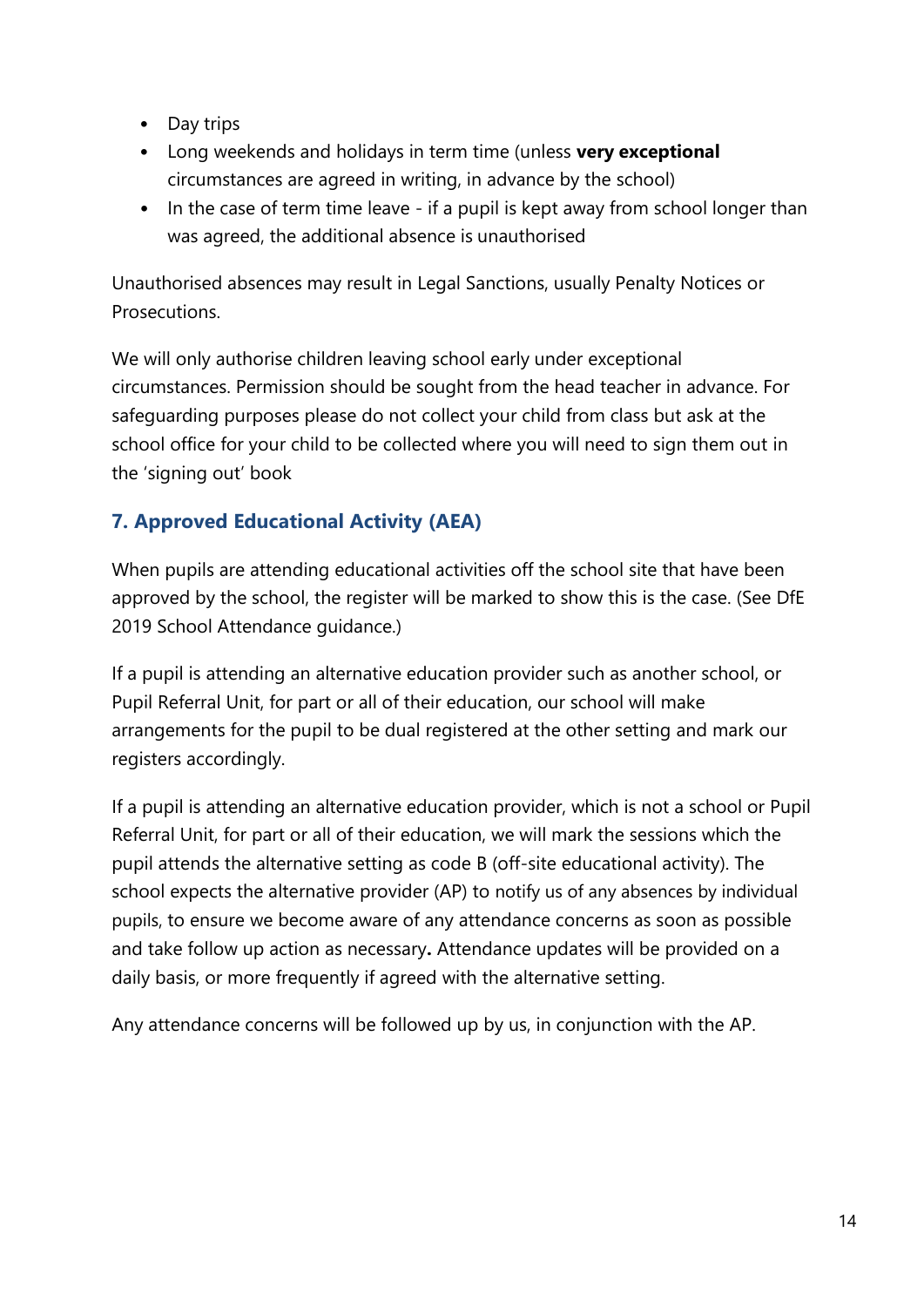### <span id="page-14-0"></span>**8. Unable to attend due to exceptional circumstances (as set out in the law and DfE guidance)**

In accordance with DfE school attendance guidance, our school will record pupils as 'Unable to attend due to exceptional circumstances' in the following circumstances (such circumstances are not recorded as absences):

- Our school site, or part of it, is closed due to an unavoidable cause
- The transport provided by our school or the Local Authority is not available and the pupil's home is not within statutory walking distance. (See the DfE's ['Home to school travel and transport'](https://www.gov.uk/government/publications/home-to-school-travel-and-transport-guidance) guidance document, or ask the school for a printed copy.)
- A local or national emergency has resulted in widespread disruption to travel which has prevented the pupil from attending school.
- The pupil is in custody, but still on the school roll. (If the school has evidence that the pupil is attending educational activities we can record those sessions as 'present at approved educational activity'.)

## <span id="page-14-1"></span>**9. Support for Poor School Attendance (other than unauthorised term time leave)**

Sometimes pupils can be reluctant to attend school. We encourage parents and pupils to be open and honest with us about the reason for the pupil's absence. If a child is reluctant to attend, it is never better to cover up their absence or for a parent to give in to pressure to let the child stay at home. This can give the impression to the child that attendance does not matter and can make things worse. As a school, we need to understand the reasons why a pupil is reluctant to attend in order to be able to support pupils and parents in the best way.

When we have concerns about the attendance of a pupil, we will do our best to make the parent/s aware of the concerns about their child's attendance and give them the opportunity to address this. However, if parents do not make use of the support offered and improve their child's attendance to an acceptable level, this may result in legal sanctions. Parents may be asked to meet with the Safeguarding Lead to discuss the matter. In some cases, this may result in a formal action plan being produced in the form of an Attendance Contract or support from the Team Around the School being offered.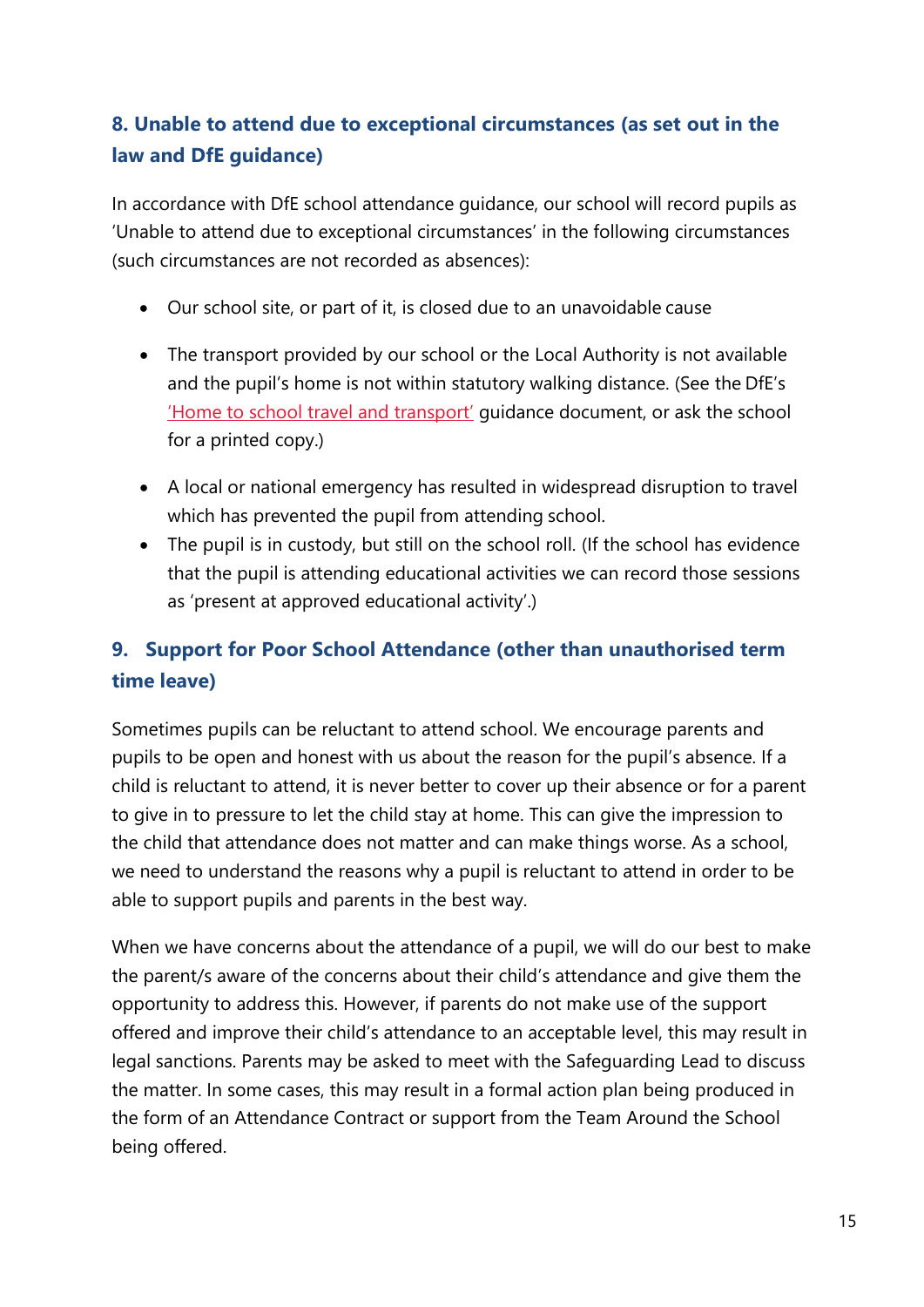If our school refers a case of poor school attendance to the Local Authority for legal sanctions, we will show that we have warned the parent/s that they are at risk of receiving a Penalty Notice or other legal sanction. This will at least be evidenced via the sending of a warning letter.

We will not usually request legal sanctions from the Local Authority in cases where poor attendance is symptomatic of complex family circumstances. In such circumstances our school will take a holistic approach to the issue, and involve other agencies as necessary. The exception to this will be where parents fail to accept or engage with support offered by the school and/or other agencies, or fail to implement the suggested changes. Again, when referring for legal sanctions, we will show that we have warned the parent/s that they are at risk of receiving a Penalty Notice or other legal sanction.

If our school has safeguarding concerns about a pupil who is absent we will share information with other agencies as we deem necessary.

### <span id="page-15-0"></span>**10. Pupils on Part-time Timetables**

Pupils are entitled to a full-time education, suitable to their age, ability and aptitude, and any special educational needs or disabilities that they may have.

If, for any reason, our school is unable to provide a pupil with a full-time education due to the pupil's needs, we will work with the pupil, parent and other agencies where appropriate, to come to a mutually convenient arrangement. Any part-time timetables will be for the shortest amount of time possible, whilst arrangements are made to support the pupil's return to a full-time timetable.

### <span id="page-15-1"></span>**11. Penalty Notices and Prosecutions**

Parents have a legal responsibility to ensure that their child attends school on a regular basis. It is a criminal offence under Section 444 of the Education Act 1996 to fail to secure regular attendance of a registered pupil at the school. This applies to both resident and non-resident parents who may both be subject to legal sanctions if their child fails to attend school regularly. It also applies to others who may not be the parent, but may have day to day care of the child.

Unauthorised absence from school can result in a number of different outcomes for parents and children. Each case is considered individually.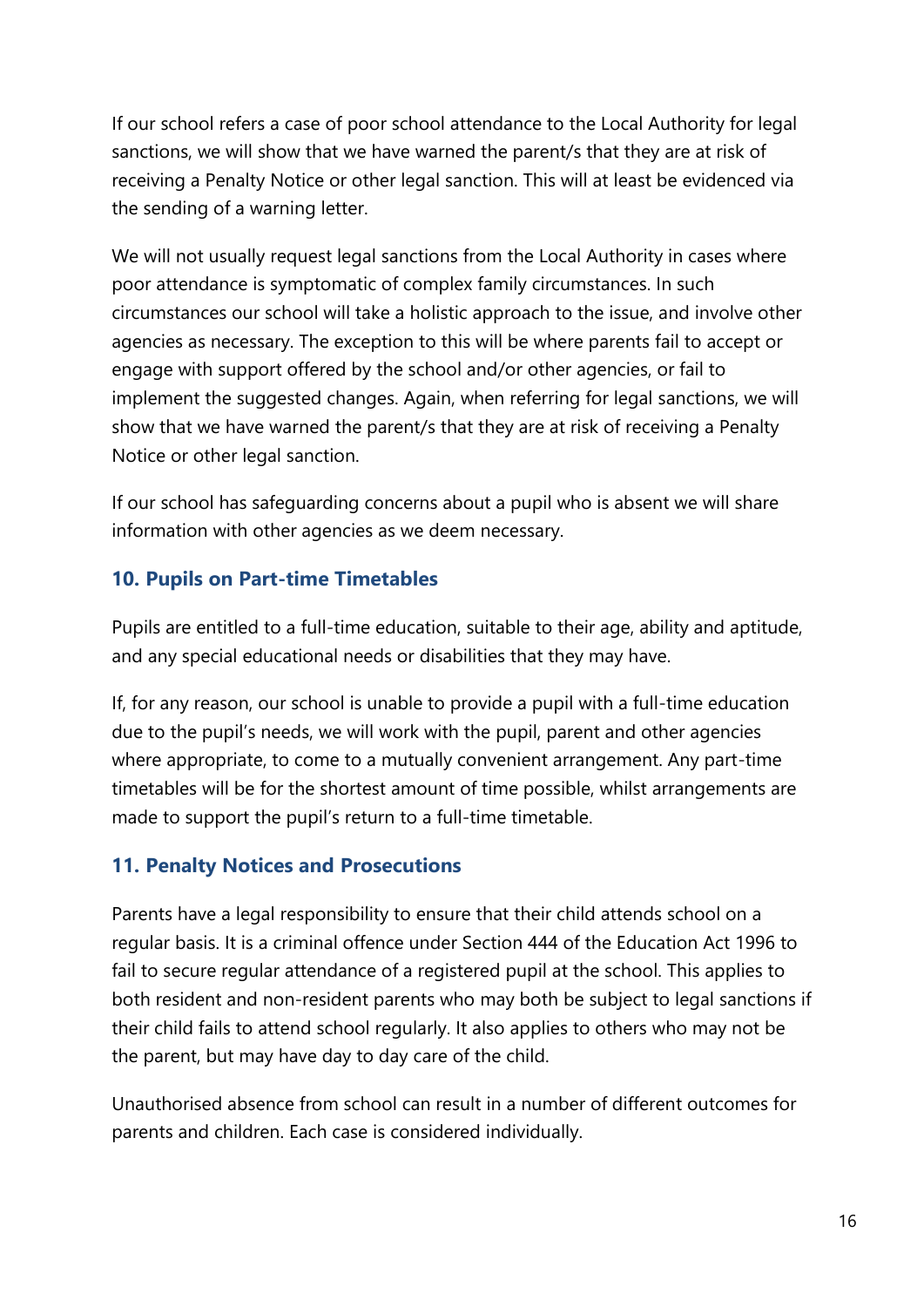Under section 444 of the Education Act 1996, if a child of compulsory school age, who is a registered pupil at a school, fails to attend regularly at the school his/her parent(s) are guilty of an offence. Parents with more than one school aged child need to be aware that each child's irregular attendance is dealt with as a separate matter.

The school will refer cases of unauthorised absence that meet the threshold, currently 10 unauthorised sessions in 12 school week period, for a Penalty Notice to the Local Authority for legal action, unless there are reasonable grounds for not doing so. The outcome of a referral to the Local Authority may be a Penalty Notice or **Prosecution** 

Penalty Notices are intended as a sanction for low level offences and a tool to support improved school attendance. They are an alternative to prosecution, and may not be issued if prosecution is considered to be a more appropriate response to a pupil's irregular attendance.

A pupil's unauthorised absence from school could result in one of the following:

- 1. A Penalty Notice. The penalty is £60 payable within 21 days, rising to £120 if paid between 22 and 28 days. (Failure to pay will result in prosecution.)
- 2. Prosecution.

Prosecution could lead to fines up to £2500 and /or 3 months imprisonment. (See DfE's statutory quidance on [School attendance parental responsibility measures](https://www.gov.uk/government/publications/parental-responsibility-measures-for-behaviour-and-attendance) for more information and Somerset County Council's Penalty Notice Code of Conduct, available [here. P](http://wwwold.somerset.gov.uk/EasySiteWeb/GatewayLink.aspx?alId=69246)enalty Notices and prosecution proceedings are issued to each parent with responsibility for the child and are issued for each child with irregular attendance. For example, in the case of Penalty Notices, if two siblings had irregular school attendance, and there were two parents with responsibility for the children, four Penalty Notices would be issued. Penalty Notices cannot be paid in instalments.

### <span id="page-16-0"></span>**12. Children Missing Education (CME)**

Our school will add and delete pupils from roll in line with the law. The school will follow Somerset Child Missing Education process and make CME referral as appropriate. Please see policy [here](http://www.somerset.gov.uk/EasySiteWeb/GatewayLink.aspx?alId=125707)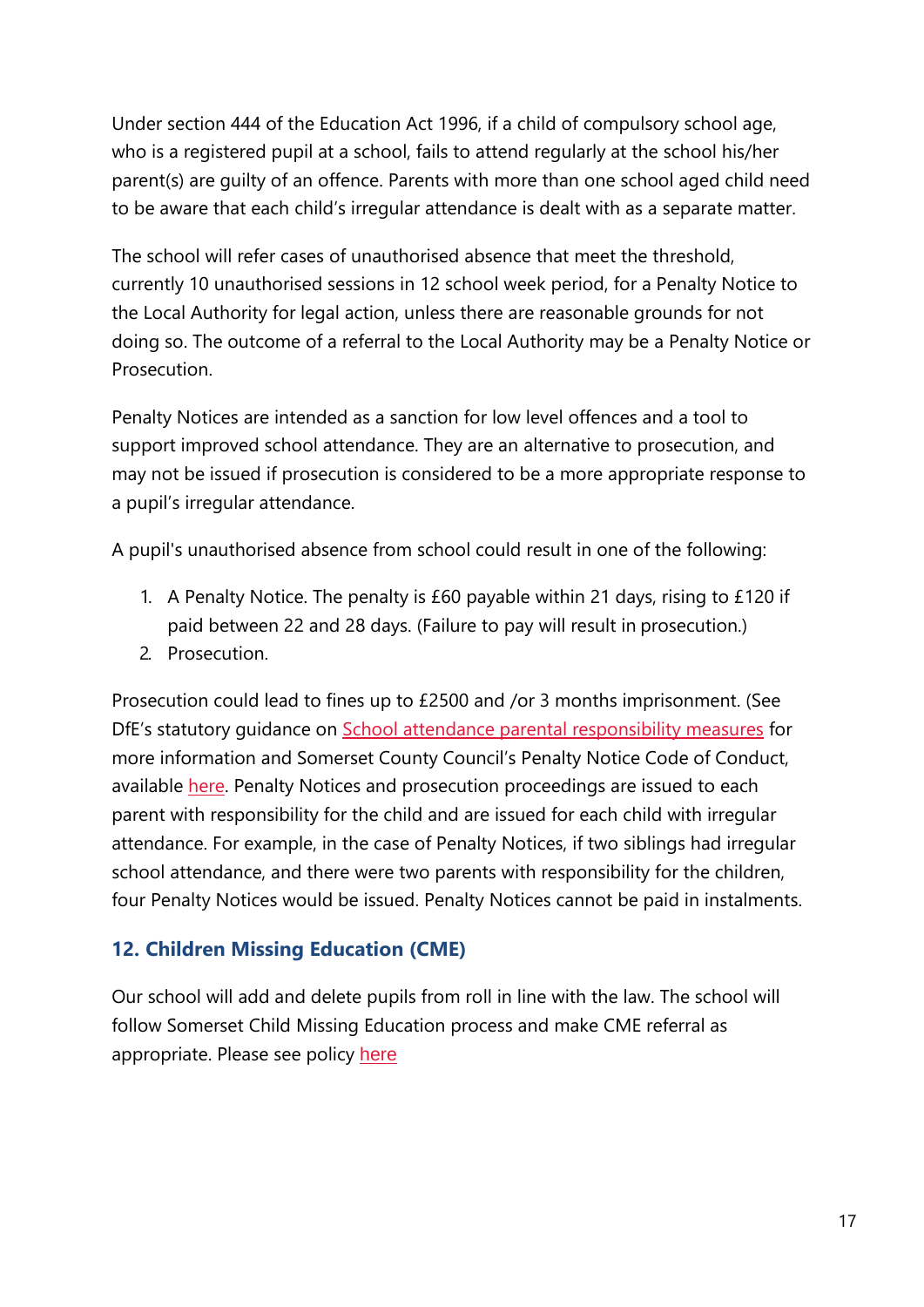### <span id="page-17-0"></span>**13. Following up Unexplained Absences**

Where no contact has been made with the school the school will contact parents by telephone to try and establish the reason for a child's absence. When we establish the reason for the absence, we will mark it as authorised or unauthorised depending on the reason for the absence. If we are concerned about a pupil's absence and are unable to contact the parent/s, we will contact the pupil's emergency contacts and/or other professionals or contacts of the family who we reasonably expect may be able to advise us of the pupil's whereabouts, including school staff at sibling's schools. In some circumstances the school may carry out home visits at different times of the day to ascertain whether the family are still living in the home address. The school will seek guidance from the Educational Welfare Service (EWS) on all unexplained absences.

### <span id="page-17-1"></span>**14. Reporting to Parents**

Once a term parents receive information regarding their child's attendance. In the autumn and spring term this is given in parent consultation meetings and in the summer term attendance is added to the annual report.

If a child's attendance is causing us concern, we will send a letter to parents informing them of their child's attendance and asking if we can support in any way to help improve attendance. Where a child's attendance drops for whatever reason, the school will request a parent meeting or we will write to the parents to highlight this, unless there is a good reason not to.

#### <span id="page-17-2"></span>**15. Recording Information on Attendance and Reasons for Absence**

Attendance is recorded twice a day on SIMS (School Information Management System) which is the most widely used management system across the UK. All reasons for absence given by parents are recorded on SIMS, reasons for being late, minutes late and any necessary phone calls to ascertain absences.

### <span id="page-17-3"></span>**16. Roles and Responsibilities**

#### **The Governing Board**

The governing board is responsible for monitoring attendance figures for the whole school on a termly basis and this information is included in the termly Headteacher Report to governors. It also holds the headteacher to account for the implementation of this policy. The safeguarding governor takes a lead in this monitoring.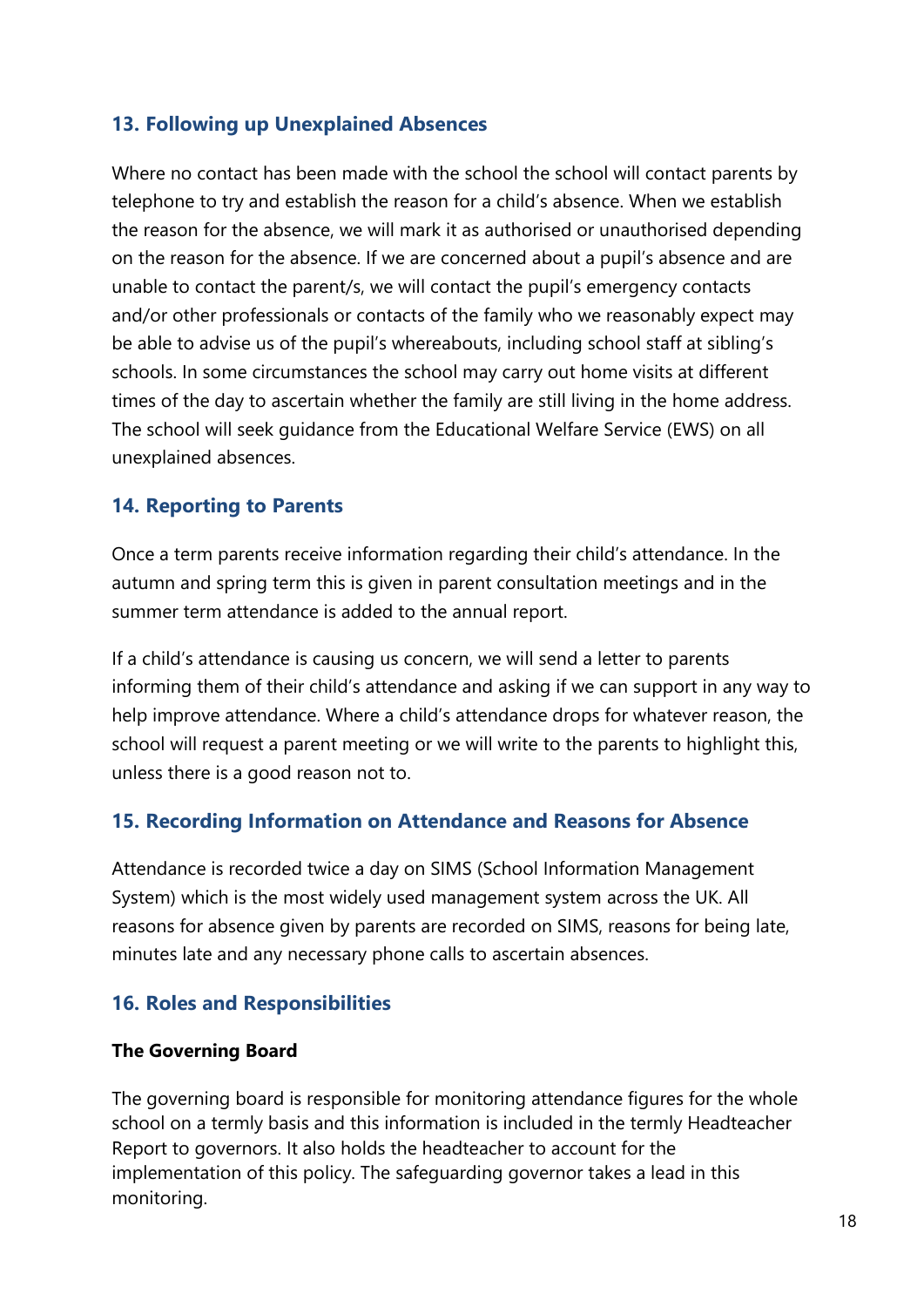**The Headteacher**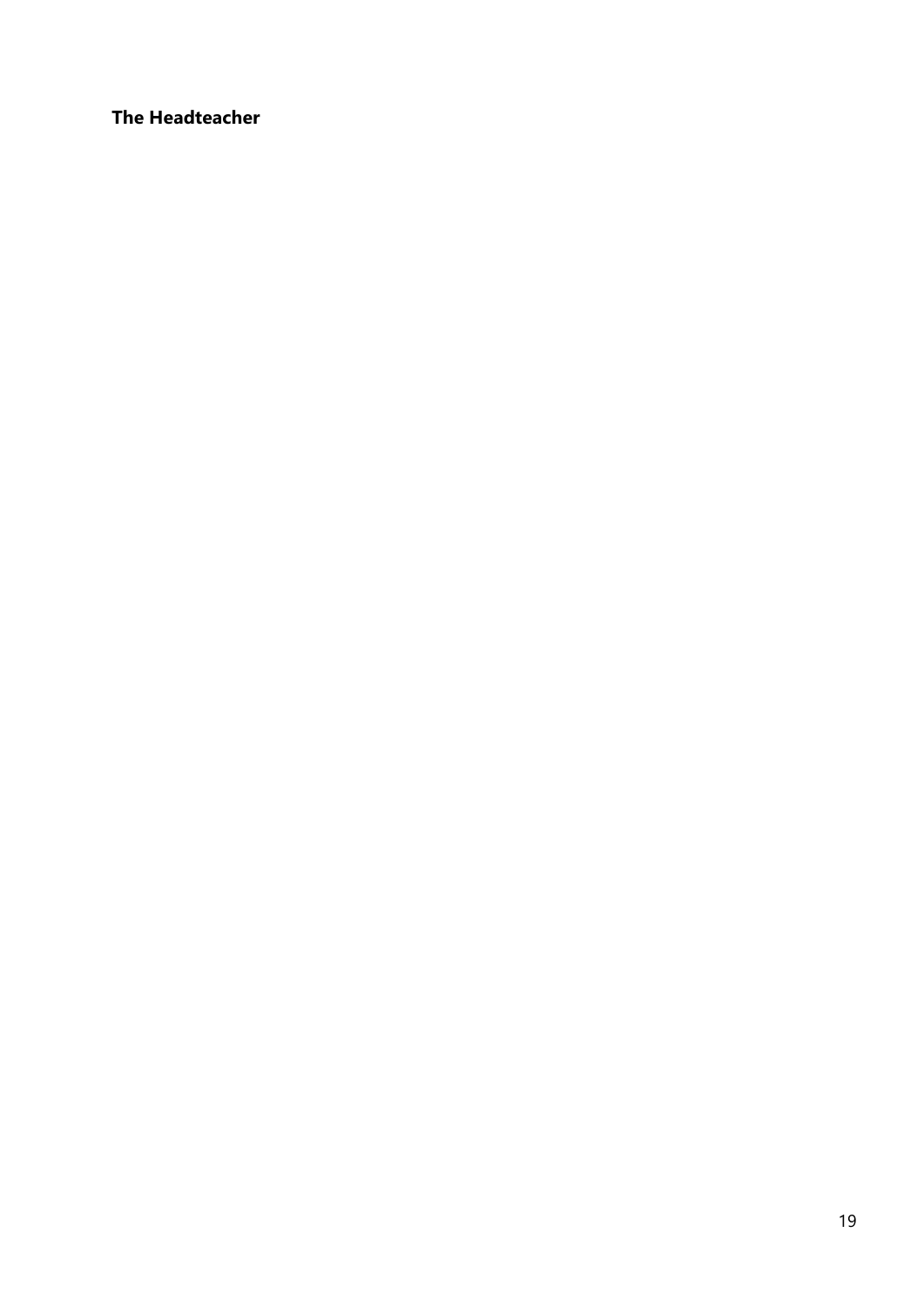The headteacher is responsible for ensuring this policy is implemented consistently across the school, and for monitoring school-level absence data and reporting it to governors.

The headteacher also supports other staff in monitoring the attendance of individual pupils and requests fixed-penalty notices, where necessary.

### **Designated Safeguarding Lead (DSL)**

The Designated Safeguarding Lead (DSL) monitors the attendance and punctuality of all vulnerable pupils at the school. These pupils are discussed and actions, where appropriate, are put into place to support parents with getting their children to school. The attendance officer produces a report on attendance of all other pupils termly which the DSL uses to identify any families who may require support.

#### **Attendance Officer**

The Attendance Officer:

- Monitors attendance data at the school and individual pupil level.
- Reports concerns about attendance to the headteacher and Designated Safeguarding Lead (DSL) as appropriate.
- Arranges calls and meetings with parents to discuss attendance issues.
- Co-ordinates requests for Term-time Leave of Absence (this includes liaison with the DSL and Safeguarding Team) and advises the headteacher as requested.

### **Any other pastoral roles such as Team Around the School, Parent Family Support Advisor or Learning Mentor**

When relevant the school may contact various agencies for support when attendance concerns are raised.

#### **Class Teachers/Form Tutors**

Class teachers are responsible for recording attendance on a daily basis, using the correct codes, and submitting this information to the school office.

### **Office Staff**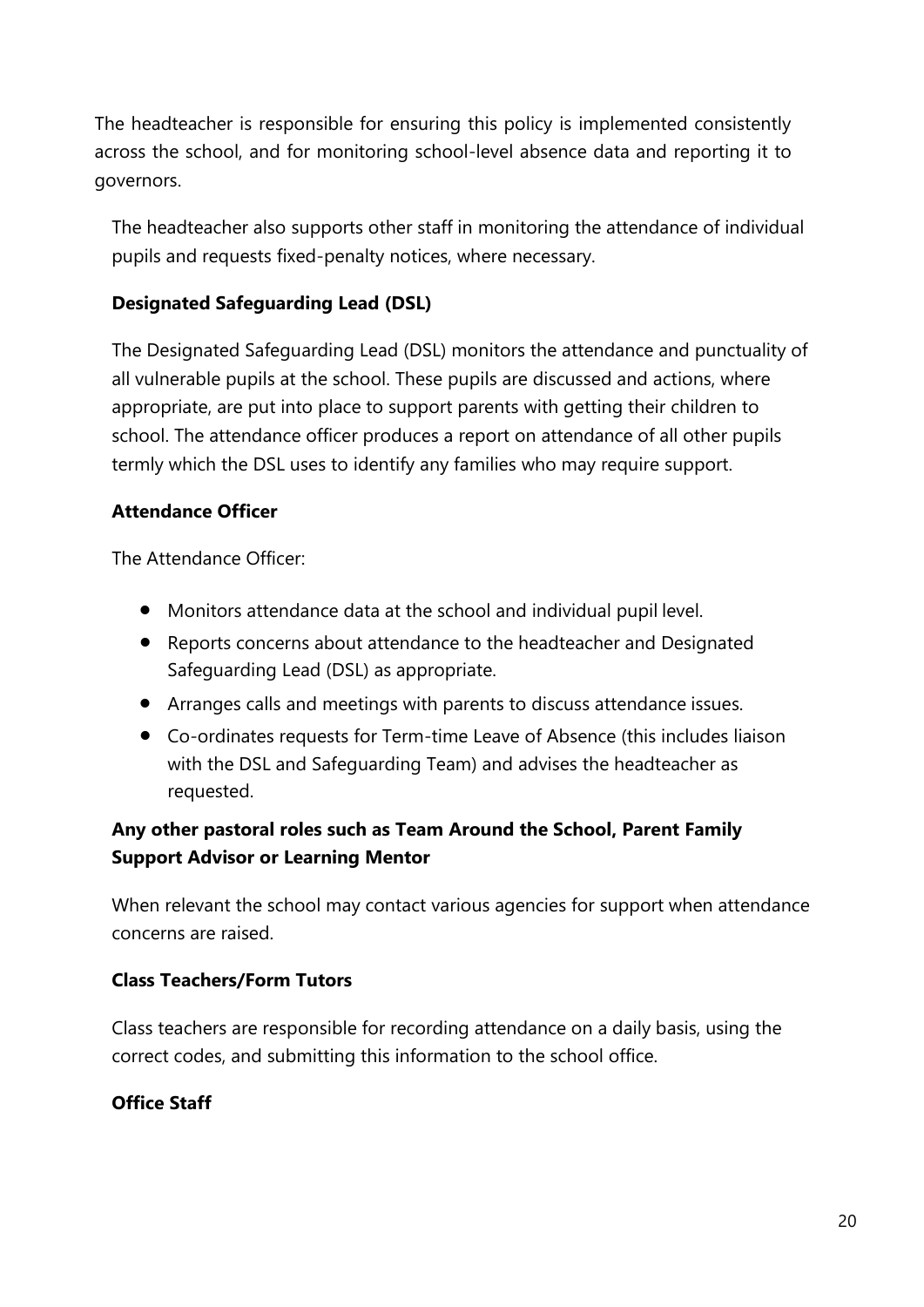School office staff are expected to take calls from parents about absence and record them on the school system.

### <span id="page-20-0"></span>**17. Policy Monitoring Arrangements**

This policy will be reviewed annually by the school attendance team (Head Teacher, Safeguarding governor, DSL) or more frequently if there are changes to legislation and guidance, and will be ratified by governors.

### <span id="page-20-1"></span>**18. Links with other policies**

This policy is linked to our Anti-Bullying Policy, Behaviour Policy, Inclusion Policy, Safeguarding and Child Protection Policy and Supporting Pupils with Medical Conditions Policy.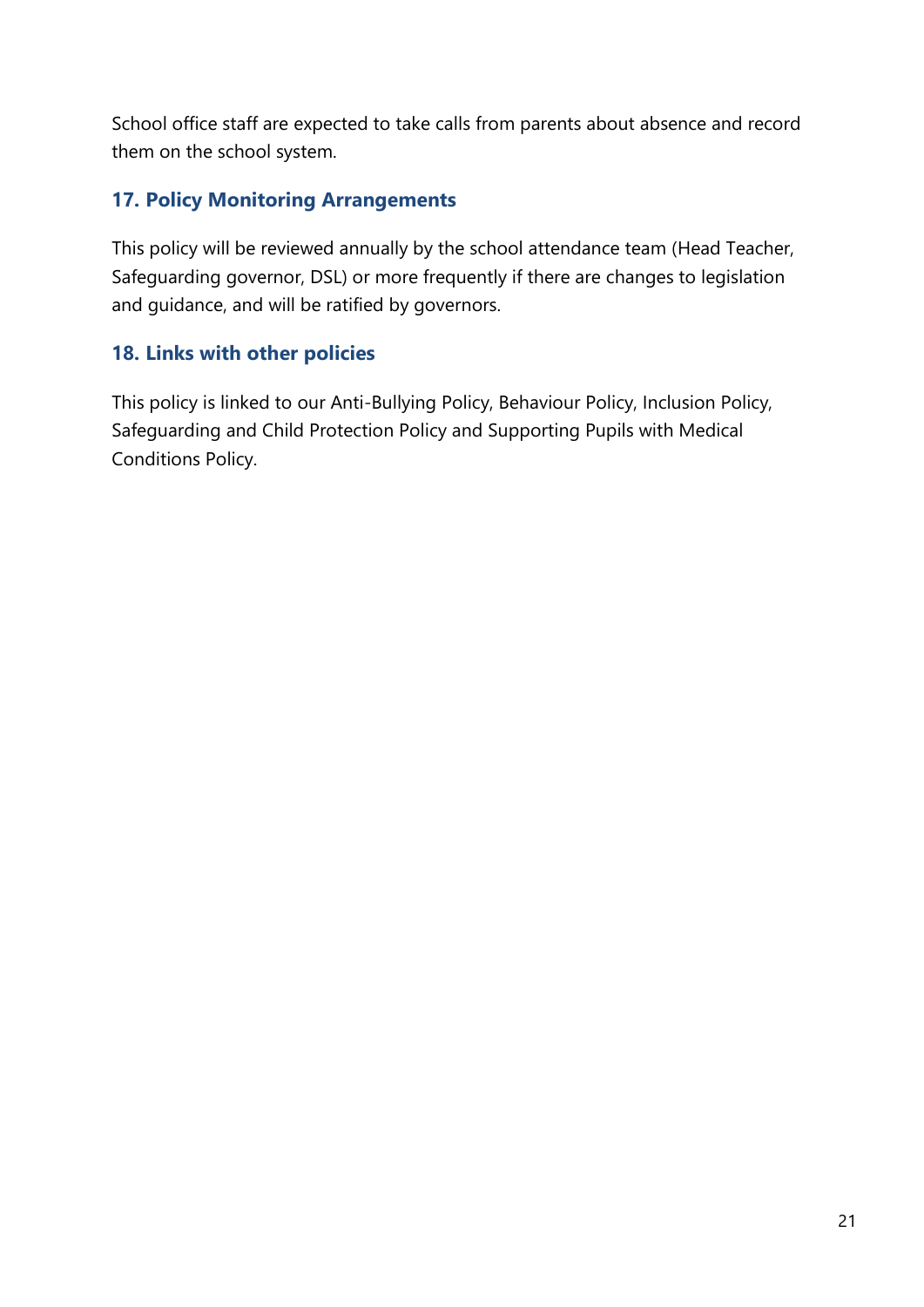#### **Guidance Documents:**

Supporting pupils at school with medical conditions (DfE December 2015)

[https://www.gov.uk/government/publications/supporting-pupils-at-school-with-medical](https://www.gov.uk/government/publications/supporting-pupils-at-school-with-medical-conditions--3)[conditions--3](https://www.gov.uk/government/publications/supporting-pupils-at-school-with-medical-conditions--3)

Education for children with health needs who cannot attend school (DfE January 2013)

[https://www.gov.uk/government/publications/education-for-children-with-health-needs](https://www.gov.uk/government/publications/education-for-children-with-health-needs-who-cannot-attend-school)[who-cannot-attend-school](https://www.gov.uk/government/publications/education-for-children-with-health-needs-who-cannot-attend-school)

Keeping children safe in education (DfE September 2019)

<https://www.gov.uk/government/publications/keeping-children-safe-in-education--2>

School Attendance (DfE September 2019)

<https://www.gov.uk/government/publications/school-attendance>

School attendance parental responsibility measures (DfE January 2015)

[https://www.gov.uk/government/publications/parental-responsibility-measures-for](https://www.gov.uk/government/publications/parental-responsibility-measures-for-behaviour-and-attendance)[behaviour-and-attendance](https://www.gov.uk/government/publications/parental-responsibility-measures-for-behaviour-and-attendance)

School census 2017 to 2018 (DfE May 2018)

[https://www.gov.uk/government/publications/school-census-2017-to-2018-guide-for](https://www.gov.uk/government/publications/school-census-2017-to-2018-guide-for-schools-and-las)[schools-and-las](https://www.gov.uk/government/publications/school-census-2017-to-2018-guide-for-schools-and-las)

School Exclusion (DfE September 2017)

<https://www.gov.uk/government/publications/school-exclusion>

Home to school travel and transport guidance (DfE July 2014)

[https://www.gov.uk/government/publications/home-to-school-travel-and-transport](https://www.gov.uk/government/publications/home-to-school-travel-and-transport-guidance)[guidance](https://www.gov.uk/government/publications/home-to-school-travel-and-transport-guidance)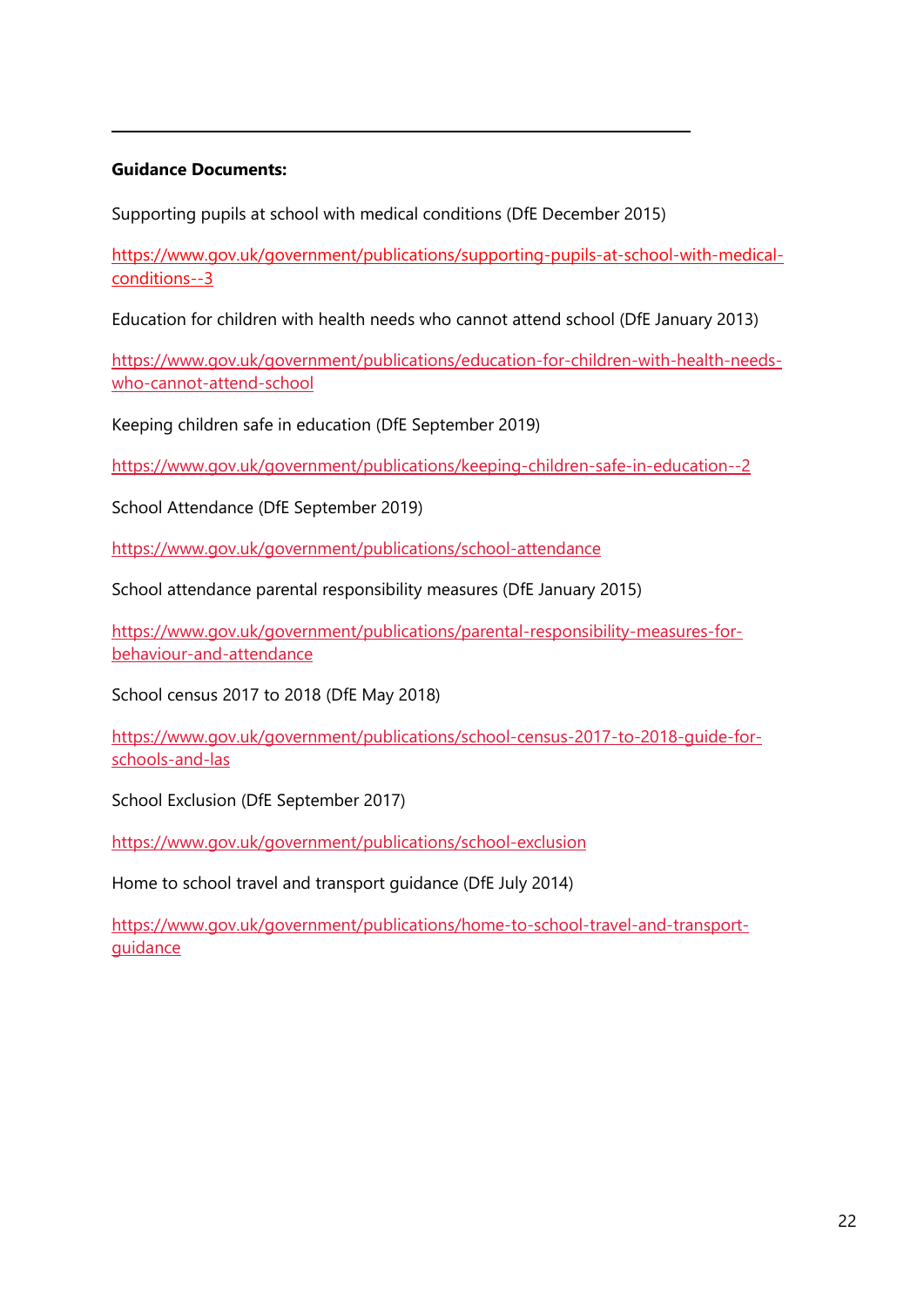|  |  |  |  | <b>Appendix 1 - Department for Education (DfE) Attendance Codes</b> |  |
|--|--|--|--|---------------------------------------------------------------------|--|
|--|--|--|--|---------------------------------------------------------------------|--|

| <b>CODE</b> | <b>DESCRIPTION</b>                                                                      | <b>MEANING</b>                         |
|-------------|-----------------------------------------------------------------------------------------|----------------------------------------|
| 7           | Present (AM)                                                                            | Present                                |
| N           | Present (PM)                                                                            | Present                                |
| В           | Educated off site (NOT Dual registration)                                               | <b>Approved Education</b><br>Activity  |
| C           | Other Authorised Circumstances (not covered by<br>another appropriate code/description) | Authorised absence                     |
| D           | Dual registration (i.e. present at another school or<br>PRU)                            | Not counted in possible<br>attendances |
| Е           | Excluded (no alternative provision made)                                                | Authorised absence                     |
| G           | Family holiday (NOT agreed or days in excess of<br>agreement)                           | Unauthorised absence                   |
| н           | Family holiday (agreed)                                                                 | Authorised absence                     |
|             | Illness (NOT medical or dental etc. appointments)                                       | Authorised absence                     |
|             | Interview                                                                               | <b>Approved Education</b><br>Activity  |
| L           | Late (before registers closed)                                                          | Present                                |
| M           | Medical/Dental appointments                                                             | Authorised absence                     |
| N           | No reason yet provided for absence                                                      | Unauthorised absence                   |
| Ο           | Other unauthorised absence (not covered by other<br>codes or descriptions)              | Unauthorised absence                   |
| P           | Approved sporting activity                                                              | <b>Approved Education</b><br>Activity  |